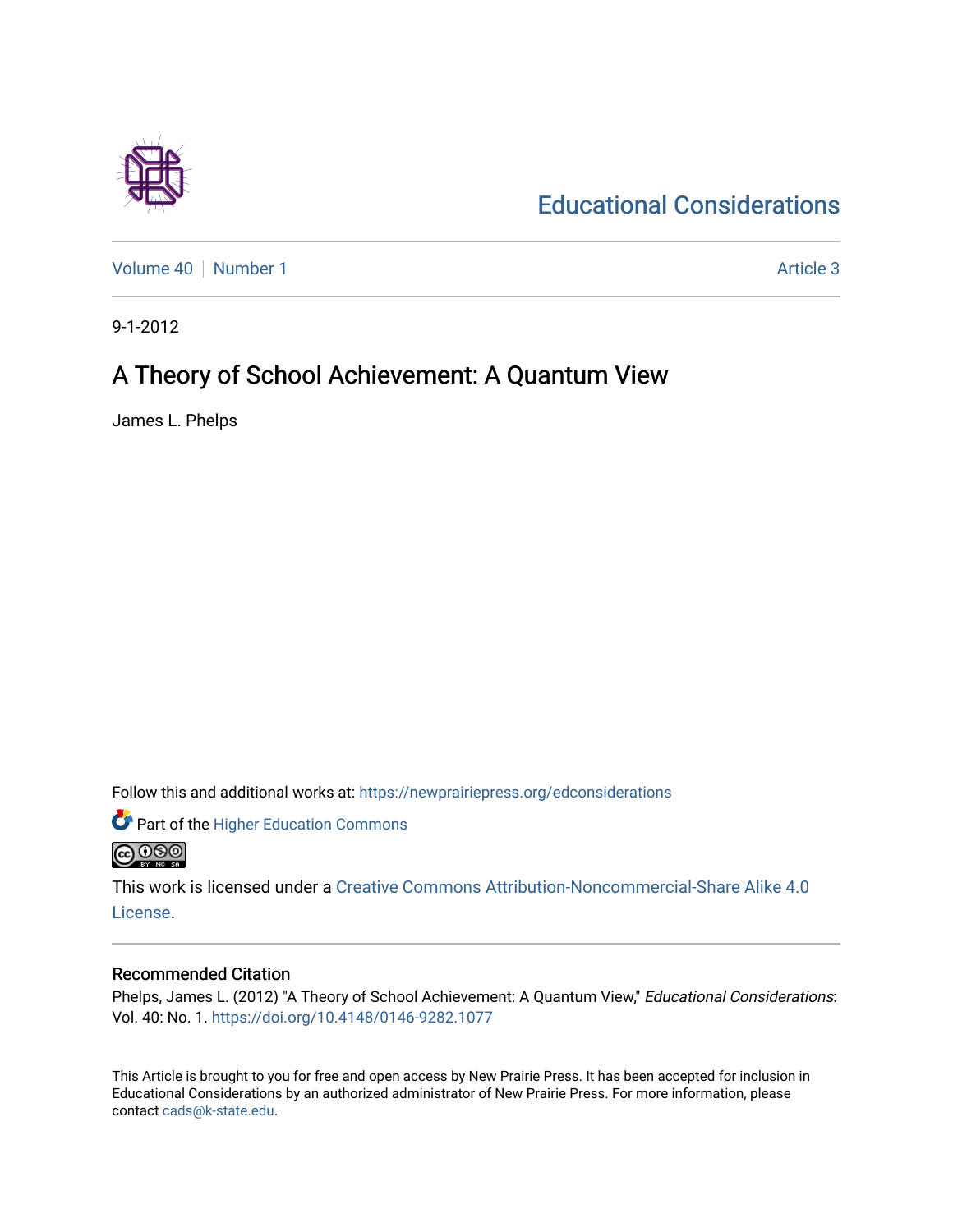# **James L. Phelps**

#### **Introduction**

What is reality? In order to make predictions, all concepts in a scientific study and subsequent theory must be accurately represented by mathematical principles, and those concepts and principles must embody reality. Because there is no single universal concept and principle, complementary concepts and principles must be combined in order to comprehensively embrace everything observed and measured.

Early science was directed toward moving objects (e.g., balls down an inclined plane, orbits of planets) and the associated concepts, principles, and predictions were extremely accurate. Later, much different concepts and principles were accurately applied to the movement of electrons and photons within the atom. Now there are concepts and principles regarding people (e.g., personality traits and the learning curve) and organizations (e.g., effectiveness and cost-effectiveness).

Given this context, which point of view listed below better represents reality as schools seek to improve student achievement?

- Schools as moving objects: When the circumstances of the average school are known and changed in a specific way, achievement gains are certain because all schools react in the same predictable way—schools are identical.
- Schools as people or organizations: Individual schools behave distinctively and respond to changes of circumstances differently, so achievement gains can never be predicted with certainty and must be predicted by probabilities—schools are unique.

*James L. Phelps set his early sights on composing music for movies, but he also had a keen interest in mathematics and science. Receiving a B.A. and M.A. in Music Education from the University of Michigan, he taught music in junior and senior high schools. He returned to the University of Michigan where he received a Ph.D. in Educational Administration in 1970. His career took an unexpected turn when he served as staff to the Governor's Commission on Educational Reform in Michigan and later became Educational Assistant to the Governor. Because of his interest in school finance, he became associated with the American Education Finance Association where he served as President. He served as Deputy Superintendent of the Michigan Department of Education, retiring in 1995. Currently he sings in two choirs, plays string bass in an orchestra, and continues to compose and arrange both instrumental and vocal music.*

Only with the second point of view of reality can concepts and mathematical principles emerge to describe, explain, and predict individual school achievement, i.e., a theory.

The following excerpt, from a 1929 lecture by the quantum physicist Werner Heisenberg (2011,155) at the University of Chicago, illustrates the challenges involved in theory development: $2$ 

The experiments of [education] and their results can be described in the language of daily life. Thus if the [educator] did not demand a theory to explain his results and could be content, say, with a description of [the relationships between various achievement and explanatory variables], everything would be simple and there would be no need of an epistemological discussion. Difficulties arise only in the attempt to classify and synthesize the results, to establish the relation of the cause and effect between them—in short, to construct a theory. This synthetic process has been applied not only to the results of scientific experiments, but, in the course of ages, also to the simplest experiences of daily life, and in this way all concepts have been formed. In the process, the solid ground of experimental proof has often been forsaken, and generalizations have been accepted uncritically, until finally contradictions between theory and experiment have become apparent. In order to avoid these contradictions, it seems necessary to demand that no concept enter a theory which has not been verified…at least to the same degree as the experiments to be explained by the theory.

Physical laws are established based on certain concepts and mathematical principles. There is a set of concepts and principles explaining with great accuracy the movement of objects, planets around the sun, and the moon and satellites orbiting earth, as follows:

- If the initial position and momentum are known, the position of the object in the future can be determined with great certainty; predictions are deterministic.
- The location of the object is continuous; an object such as a satellite can orbit any distance from earth.
- The concept applies without limits; an object can be anywhere in the entire universe.
- The only error in prediction is due to the restrictions of the measuring instruments.

In the late 19th and early 20th centuries, there were discoveries challenging these concepts and principles. The first discovery was that the speed of light was fixed, followed by Einstein's modification of Newton's formulation of planetary motion to what is known as the theory of relativity (Cox and Forshaw 2009, 87-89). Another discovery, Planck's quantum, led to concepts and principles fundamentally different than those of Newton and Einstein (Hawking 2011, ix). His discovery was not concerned with the macro world of space, but with the micro world of the atom. The quantum concepts and principles are substantially different. Below are some examples:

- Instead of objects moving through space the objects are electrons moving around a nucleus.
- Electrons behave both as a particle and a wave.
- An electron can only be in a shell a certain integer distance from the nucleus.
- The number of shells is limited.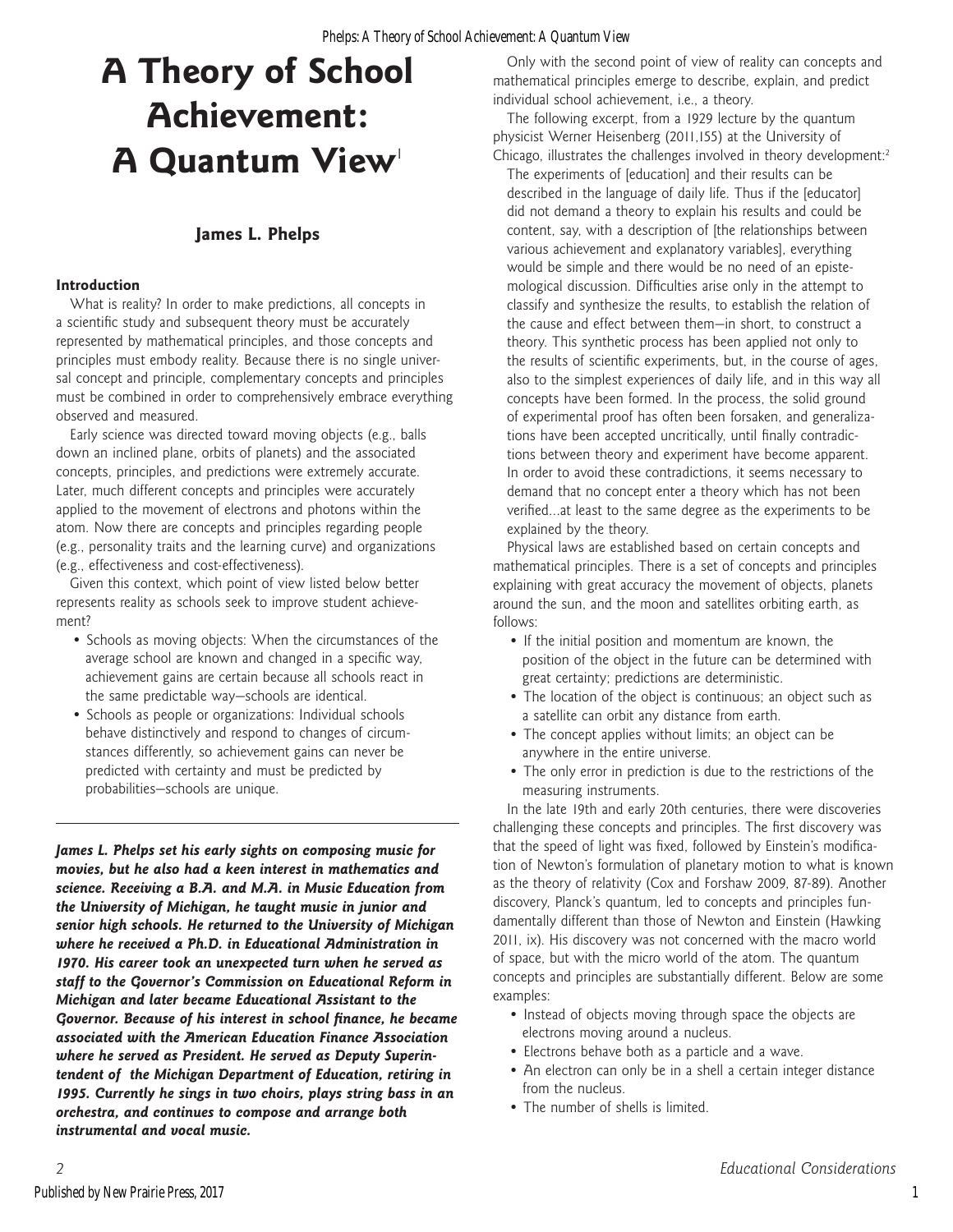- No matter how accurate the measurement instruments, there will always be uncertainty as to the position and momentum of the particle.
- The position and movement of the particles can only be measured by probabilities.

These discoveries and subsequent theory are known as quantum mechanics.

In "The Atomic Theory of Matter," Planck (2011, 42-43) described the difference between the macro- and micro-worlds. According to Planck, the macro-observer sees a gas. The only analytic method the macro-observer has to determine the position of an object is measurements from a substantial number of observations and calculation of the probability by finding the mean value, concluding that the mean value of a sufficiently large number of throws with a six-sided die is three and one-half. In contrast, the micro-observer sees only an individual atom. Therefore, this observer's interest is only in the probability of the position of an electron within the atom, and so concludes the probability of the one side of the die is one-sixth. If there are numerous observations plotted by X- and Ycoordinates, each with their unique location, the macro method to determine position requires calculation of the average of the X- and Y-values in order to find the average point. The probability of the average is the probability of the X-value times the probability of the Y-value ( $1/2$  \*  $1/2 = 1/4$ ). In contrast, the micro-method requires the calculation of every observation, each with its own probability. A unique probability for each and every observation is fundamental in quantum theory.

In most school achievement research, the relationships between achievement and explanatory variables follow the Newton and Einstein concept/principle and the viewpoint of the macro-observer: Deterministic measures based on the mean value of a sufficiently large number of schools. What if the relationships between achievement and explanatory variables followed Planck's quantum concept/ principle and the viewpoint of the micro-observer; that is, the nondeterministic measurement of individual schools, each with its own probability? What influence would a quantum theory of school achievement have on research, training, and practice?

There is no set of generally accepted concepts or mathematical principles underlying the multiple diverse studies estimating the relationships between school achievement and various explanatory variables; in short, there is no comprehensive theory of school achievement. In this article, the purpose of the analyses and thought experiments, culminating in a series of postulates, $3$  is to define the fundamental concepts and mathematical principles of such a theory. These issues are addressed in this article through discussion of the following:

- Why achievement measures are quantum in nature: discrete integer values with upper- and lower-limits requiring probabilistic measurements.
- Why normal curve statistics commonly used in achievement research are based on continuous variables with no upperand lower-limits and implied deterministic measurements.
- How normal curve statistics can accommodate the quantum nature of achievement by considering the relationships between achievement and explanatory variables as nonlinear, nondeterministic, and probabilistic.
- How nonlinear relationships allow for the calculation of achievement levels and probabilities unique to each individual school (Planck's microview).
- How the nonlinear interpretation leads to a calculation of cost-effectiveness.
- How conceptually and statistically related variables can be combined to measure their collective influence on achievement.
- How normal curve statistics and combinations of explanatory variables can be used in a comprehensive theory of school achievement and mathematical model simulating how changes in individual school policies could influence the probability of improved achievement.

*The Nature of Achievement: A Thought Experiment* Assume two students take a one-question test, on which in previous trials half the students got the question correct, a 50-50 chance. One student answers the question correctly and the other incorrectly for a scorecard of (1,0). These students then participate in a special program for which research predicts an increase of achievement score of .5. On a comparable single-question test, what are the predicted results? Will the first student increase his score? No, she is already at the limit and a score of 1.5 is impossible. What about the second, will his score be .5? Obviously no, scores come only in increments of 1. The scorecard remains (1,0). Moreover, there is no way to calculate an average. The average of (1, 0) is 1/2, an imaginary number because it is not a quantum integer number. If the requirements of limits and quantum measures are ignored, then the scorecard is (1.5, .5). If the projected increase of score is 1, then by the same logic the new score card reads (1,1), and further increases are not possible.

Now the same situation is interpreted with quantum probability measures. The probability of both students achieving a correct answer starts at .5, a 50-50 chance and a scorecard of (.5, .5). If research suggests an improvement increment of .1 the scorecard is (.6, .6). The average of .6 is a real number. Further increases are possible. The inconsistencies of the first interpretation are eliminated. The numbers change as more students and questions are added, but the underlying principles remain:

- Achievement answers come only in discrete, quantum values—correct or incorrect—and answers cannot be subdivided.
- There is an upper-limit and a lower-limit—all correct and all incorrect.
- The chance of being correct or incorrect is calculated by probabilities.

#### *Organization of the Article*

This article is divided into eleven sections, as follows:

- I. Mathematics of Achievement and Coin Tossing
- II. Statistical Interpretations Based on the Normal Curve
- III. First Epistemological Interlude
- IV. Return to Statistical Interpretations
- V. Cost-Effectiveness
- VI. Special Circumstances of Statistical Measures
- VII. Second Epistemological Interlude
- VIII. Attempts to Classify and Synthesize: The Principle of Complementarity
- IX. A Theory of School Achievement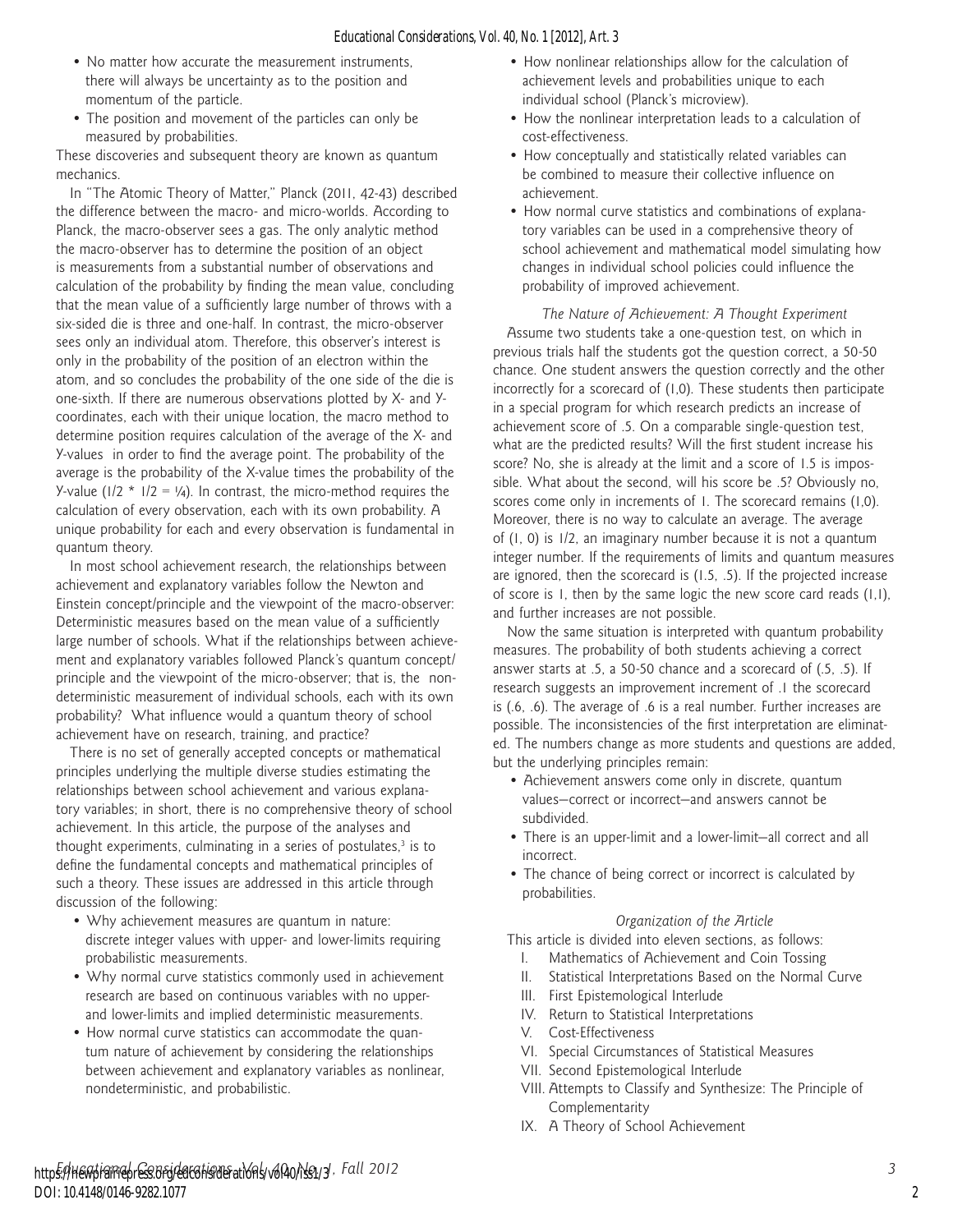- X. A Mathematical Model of School Achievement
- XI. Changing the Paradigm

The final section presents implications for research, professional training, and practice.

# **I. The Mathematics of Achievement and Coin Tossing**

Achievement testing is an art as well as a science. In test development, there are two potentially conflicting objectives to be balanced. First, tests should reflect the material covered in the instructional process, but second, tests should be constructed to have substantial variation in individual scores in order to distinguish achievement proficiency among students. Ideally, the instructional process would result in all students achieving a perfect score, an indication of effective schooling. This is easily achieved by making the test items extremely easy to answer correctly. In contrast, the test could be constructed to identify those students who can answer questions well beyond the initial instruction, for example, by requiring a synthesis of the presented material. This is also easily achieved by making the items extremely difficult to answer. In the first instance, the distribution is skewed to the right (many achieving high scores), and in the second the distribution is skewed to the left (many achieving low scores). If items were selected so the chance of getting each item correct were 50-50, both objectives would be balanced.

# *Binomial Distribution and Probability*<sup>4</sup>

The early interest in probability was associated with games of chance and flipping coins was a logical starting point. The chances of flipping a head or a tail, is calculated by the coefficients of the binomial expansion  $(p + q)^n$  where p is the chance of a head, q the chance of not being a head, and n is the number of coins involved. The descriptive statistics of the binomial expansion are:

- Mean  $=$  np;
- Variance  $=$  npq;
- $p + q = 1$ .

When flipping coins, p and q equal .5; that is, a 50/50 chance. As the value of n becomes larger, the pattern representing the chances of flipping the number of heads is represented by what is known as "Pascal's Triangle" after the mathematician Blaise Pascal.5 (See diagram below.) The probability for each combination is the respective coefficients divided by the sum; therefore, the sum of the probabilities always equals 1.

Pascal's Triangle (n = 0, 1, 2, 3) 1 1 1 1 2 1 1 3 3 1

The probability of each number of heads is depicted by a histogram taking the shape of a bell-shaped curve. (See Figure 1.) The sum of the probabilities represented by the bars and the area under the curve equals 1.

*Binomial Distribution and Achievement Testing* Achievement testing and coin tossing are similar because of the correct/incorrect heads/tails symmetry. The probability, the value of p for an achievement test, is estimated by what items are included in the achievement test. The mean (np) is the anticipated mean for a student population. The mean is also calculated after the fact when the anticipated and actual means converge as the number of trials increases. Likewise, the variance (npq) is estimated by test construction and confirmed after multiple trials. The anticipated variance is at the maximum at  $p = 0.5$  where the placement of individual student performance is at a maximum. Changing the value of p, and therefore the mean and variance, has critical impact on the expected outcome of the achievement results. At the extremes, if p is set at 1, all students would be expected to achieve a perfect score; the expected mean would be the parameter n and the variance would be expected to be 0. In contrast, if p were set at 0, the all students would be expected to get all questions incorrect with a mean of 0 and a variance of 0. Figure 2 illustrates the effect of changing p-values.

The geometry of these limits is instructive. As the value of p increases (or decreases), the shape of the distribution changes. When the p-value is .5, the distribution is symmetrical and bellshaped. As the p-value increases (or decreases), the distribution



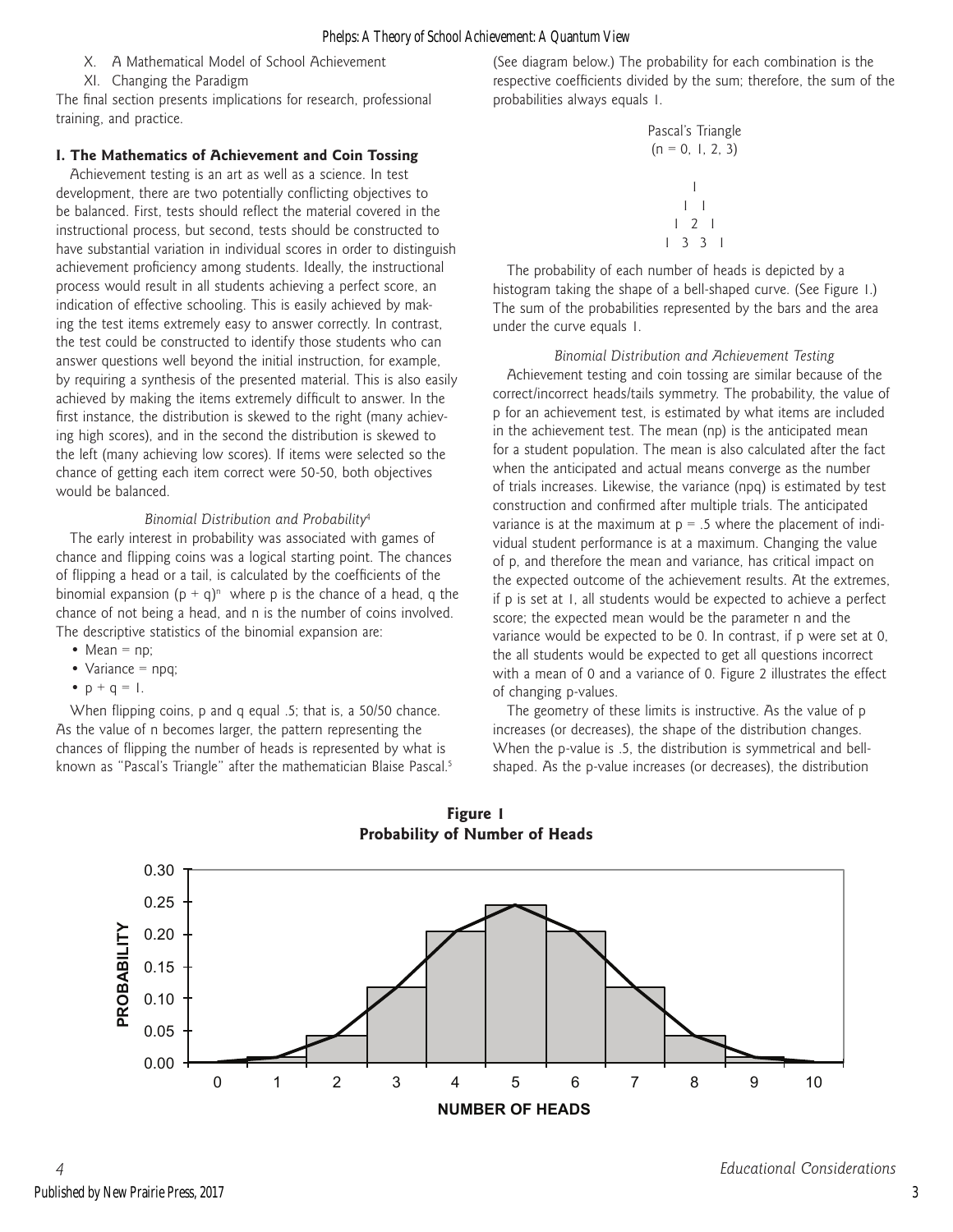



becomes increasingly skewed. The reason is obvious; the upper and lower limits (all correct or all incorrect) prohibit the distribution from remaining bell-shaped. Figure 3 illustrates the change of shape of the distribution and the probability limit as the p-value changes.

#### *Calculating Probabilities: The Normal Curve*<sup>6</sup>

At the time of the original inquiry into probability, there were no computers, so doing the calculations for the binomial expansion was tedious. A more practical solution was sought. As more coins were included (n became larger), the histogram resembled a continuous bell-shaped curve. If a mathematical function representing this bell-shaped curve could be developed, the calculations would be easier. One universal curve with an easy method of calculating the probabilities was the goal based on a fundamental probability theorem, as follows:

Probability Theorem: Probabilities are additive with the sum of all possibilities equal to 1. The total area under the curve equals 1, so the area between any two points on the curve equals a probability.

As Newton's and Leibniz's calculus became more sophisticated, a solution emerged. The concept is straightforward although the mathematics is rather sophisticated. Each point of the histogram

(e.g., see Figure 1) is converted to an X-value with the height of the histogram as the Y-value. Once this step is accomplished, two principles of calculus are applied. The first principle is for the intervals on the X-axis, the discrete integers, to become increasingly subdivided (noted as  $dx$ ).<sup>7</sup> At every X-value, the Y-value (dy) is calculated and (dy/dx) is the slope at that point. The second principle is for the points on the X-axis to be extended in both directions to infinity; that is, an infinite number of coins or questions and for the coins or questions to be infinitely subdivided. There was one more obstacle—how to measure the mean and variance. With the value of n set to infinity, the binomial formula for the mean does not work (infinity times p). In order for the new bell-shaped curve to be universal, a standard measuring convention was developed. When the mean  $(X)$  is set to 0, and the variance  $(\delta^2)$  set to 1, a universal system emerges. This transformation,  $((x - \underline{X})/\delta)$  is now known as a standard score or a Z-score. The calculus notation for these steps is, as follows:<sup>8</sup>

dy /  $y = ($  (-x-qdx) dx ) /  $\delta^2 + (x+dx)q dx$ As dx approaches 0, this becomes: dy /  $y = -x dx / \delta^2$ 





http<del>s://newpigmepress.org/edconsider</del>ations/volA0/iss1/3/, Fall 2012 DOI: 10.4148/0146-9282.1077

4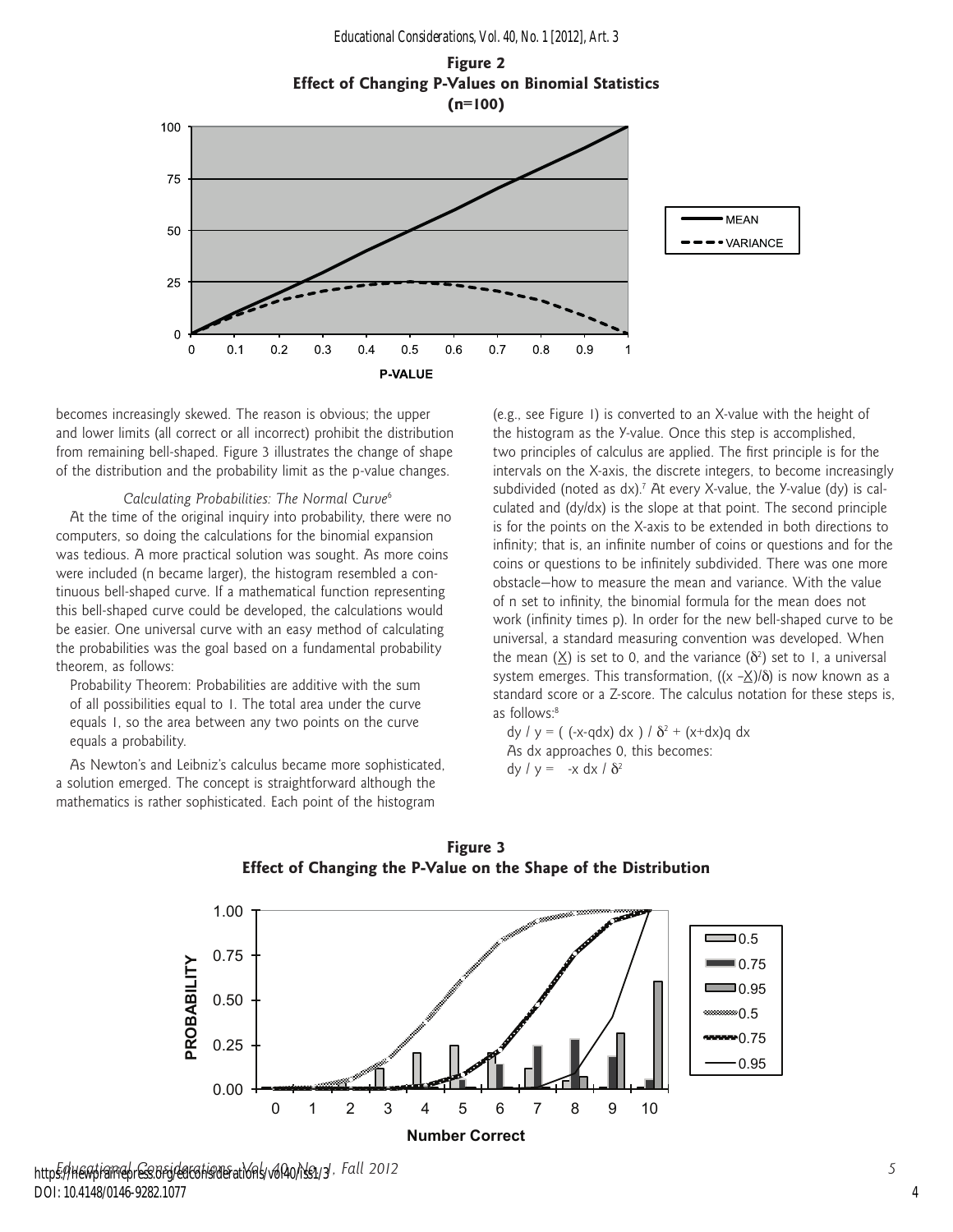Again relying on calculus, the X-values and Y-values were integrated (summed) from minus infinity to positive infinity.

$$
\ln(y) = -x^2/( \delta^2) + constant
$$
  
y = e<sup>^</sup>(-x<sup>2</sup>/( \delta<sup>2</sup>)+ constant)  
y = A e<sup>^</sup>(-x<sup>2</sup>/(2\delta<sup>2</sup>))

Because the slope of the line is ever-changing, the result is what we now call the normal curve.<sup>9</sup>

The final step is to make the area under the curve equal to 1. With the Z-score as the exponent of the normal probability curve and the area under the normal curve equal to  $\sqrt{2\pi}$ , the goal is achieved—a universal function describing probabilities. The formulas for the normal probability curve are, as follows:

$$
y = \frac{e^{\Lambda} - z^2/2}{\sqrt{2\pi}}
$$

When  $Z = 0$ , the mean, the value of y is at the maximum point:

$$
y = \frac{1}{\sqrt{2\pi}} = .3989
$$

By changing the conditions as required by the calculus, the normal probability curve is not identical to the binomial distribution. Because the normal probability curve extends to infinity in both directions and is continuous (i.e., can be subdivided), any increment can be added to the observations, and while the mean of the distribution will change in the amount of the increment, the variance and Z-scores remain unchanged. The shape of the normal probability curve and the respective probabilities remain unchanged. Figure 4 is a comparison of the cumulative binomial and cumulative normal probability distributions,<sup>10</sup> with the number of questions being 10. In both cases, the area under the curve equals 1. As this number of questions increases, the distributions become closer, becoming practically identical when the number (n) becomes infinite.

The normal probability distribution is a theoretical mathematical construct. It is based on the binomial distribution, another theoretical construct, and not on some natural phenomenon although many distributions in nature are bell-shaped. The purpose of the normal probability distribution is to easily calculate probabilities. Statistical analysis is based on the probabilities determined by this and other mathematical distributions. To repeat, the normal

probability distribution and the binomial distribution are founded on different assumptions:

- The binomial distribution is a discrete integer-based histogram while the normal probability distribution is a continuous curve.
- The binomial distribution has upper- and lower-limits while the normal probability distribution extends to infinity in both directions.
- The binomial distribution changes shape if the parameter p (thus the mean and variance) changes, while the shape of the normal probability distribution does not change shape if the parameters (mean and variance) change because it is always measured in Z-scores.

The slope of the curve in Figure 4 is different at every Z-score with the slope approaching but never reaching 0 (and never a cumulative probability of 1) for the normal probability distribution but actually reaching 0 (and a cumulative probability of 1) for the binomial distribution. Above a Z-score of 2, the cumulative probability, the potential gain in probability, and the slope reduce rapidly as demonstrated in the Table below. Clearly, the chance of an observation with a Z-score above 3 is minuscule.

**Table** *Changes as Z-Scores Increase*

| Z-Score                          | $\overline{2}$ | 2.5     |         | 3.5     |         |  |
|----------------------------------|----------------|---------|---------|---------|---------|--|
| Cumulative<br>Probability        | 0.97725        | 0.99379 | 0.99865 | 0.99977 | 0.99997 |  |
| Potential Gain in<br>Probability | 0.02275        | 0.00621 | 0.00135 | 0.00023 | 0.00003 |  |
| Slope                            | 0.05399        | 0.01753 | 0.00443 | 0.00087 | 0.00013 |  |

When applying these findings to school achievement, two postulates can be formulated:

Postulate 1: Every student, classroom, and school has a different probability for increasing or decreasing achievement depending on their previous standing measured in Z-scores.



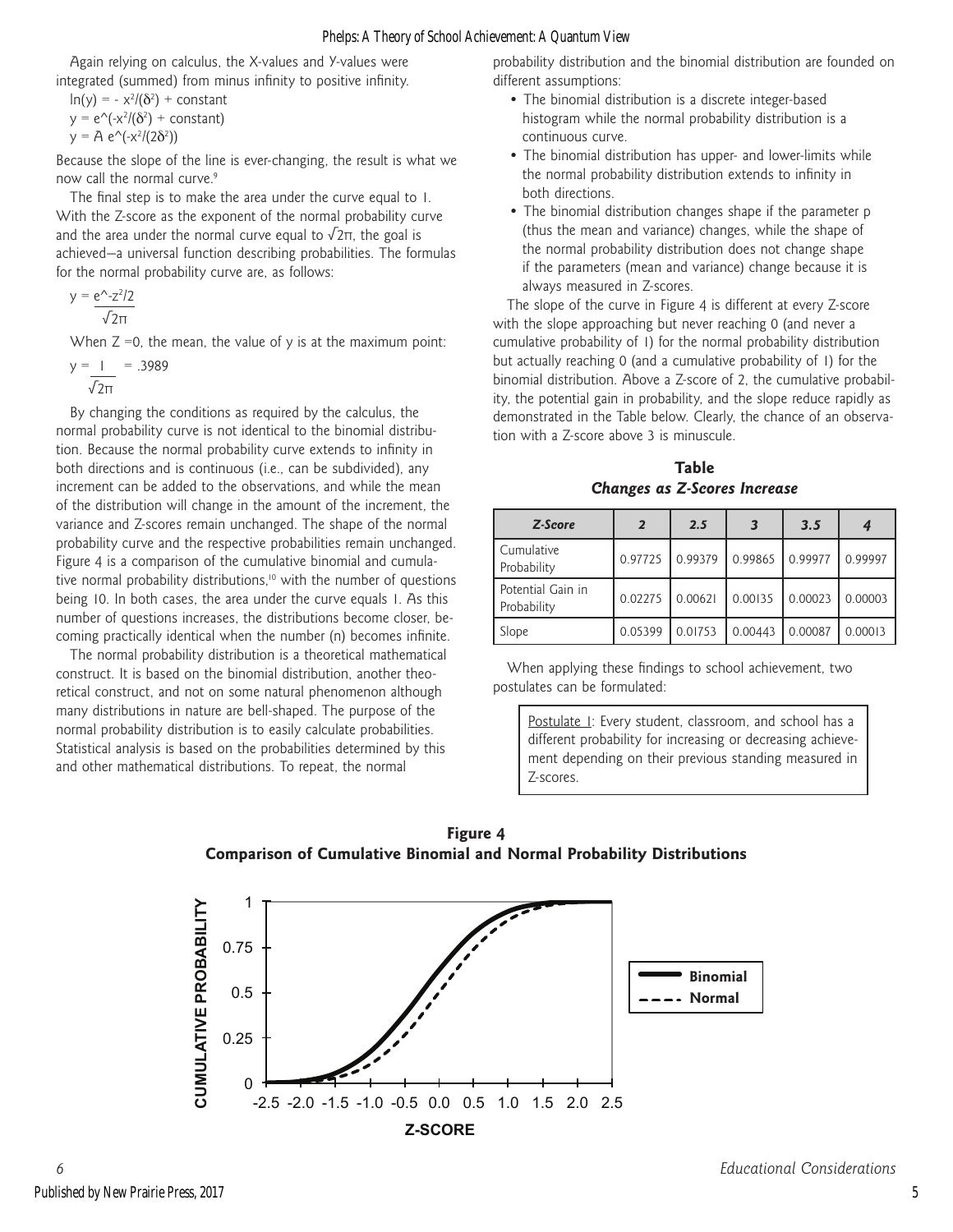Postulate 2: There is a point at the upper and lower extremes where the probability of an increase or decrease for all practical purposes is 0. Z-scores of +3 are used in the remainder of this article as the cut-off points. The upper and lower limits are consistent with the binomial distribution.

#### *The Probability/Percentile Duality*

The probability can be calculated for every expected achievement score measured either as the number or percent of correct answers using the area under the normal curve. In addition, when a test is administered and statistics are calculated on the population, every score can be converted to a percentile ranking, i.e., how a particular score compares to the entire population. Specifically, the cumulative normal probability distribution for any Z-score provides dual information regarding both the percentile ranking (comparative score) and the probability of obtaining the score. The normal probability distribution provides information only about the probability. Figure 5 is a comparison of the two distributions.

For any Z-score, the percentile and probability of the score can be calculated. Above the mean in the cumulative curve where the slope is decreasing, the probability of increasing is less than the probability of decreasing. Below the mean, where the slope is increasing, the relationship is reversed. This is commonly called regression to the mean, indicating that nature tends to prefer the state with the highest probability—the mean.

Postulate 3: The cumulative normal probability curve for any Z-score represents duality of (1) the probability and (2) the percentile ranking. Inherent in the duality are the upper and lower limits of 1 and 0.

#### **II. Statistical Interpretations Based on the Normal Curve**

The standard or Z-score is the fundamental metric of the normal probability distribution, and it is also the fundamental metric in estimating the magnitude of relationships between achievement and explanatory variables.

Postulate 4: To estimate relationships and probabilities, achievement and explanatory variables must be measured as Z-scores.

Some basic descriptive statistics are required for statistical analysis: the mean—the center point of the distribution; the variance—the area parameter of the normal curve; and the standard deviation (the square root of the variance)—the width parameter. With these three parameters—mean ( $\underline{X}$ ), variance ( $\delta^2$ ), and standard deviation (δ)—the necessary information is present to convert each observation of the distribution (x) into a Z-score by the function:  $(x - X)$  /  $\delta$ . As a result, the standard deviation ( $\delta$ ) equals 1, the variance ( $\delta^2$ ) equals 1, and the area under the curve equals 1. The standard deviation is the Z-score unit length on the X-axis, and the variance is the area under the curve (length squared is area).

#### *Linear Interpretation:*

# *Correlation Coefficient and Standard Partial Coefficient*

The magnitude of the relationship between achievement and an explanatory variable is frequently called the effect size. For a single explanatory variable, the correlation coefficient (r) represents the magnitude of the relationship. It is the slope of a regression line when achievement and the explanatory variable are measured in Z-scores. It is analogous to Planck's macro-observer based on an average (the average squared distance from the mean, or least squares). The common interpretation of effect size is Newtonian: If the initial position and momentum are known, the future position is known with great certainty. For every increase of one unit in the explanatory variable, the achievement variable is predicted to increase by the value of the effect size.

More frequently there are multiple explanatory variables. Multiple regression analysis accommodates this situation. When explanatory variables are correlated, as usually the case, the correlation coefficients (the various r-values) are not the measure of relationships. A new variable is calculated adjusting the coefficients to compensate for the correlations among the explanatory variables. This adjustment variable is the Beta  $(\beta)$ , the standard partial correlation coefficient. It is called standard because all variables are measured in standard or Z-scores, and partial because it accounts for the correlation among the explanatory variables. Partial also means that if one variable changes, the other control variables remain constant. Frequently, these measures are converted from Z-scores back to actual scores, i.e., the number or percent of questions answered correctly.

**Figure 5 Normal and Cumulative Normal Probability Distributions**



6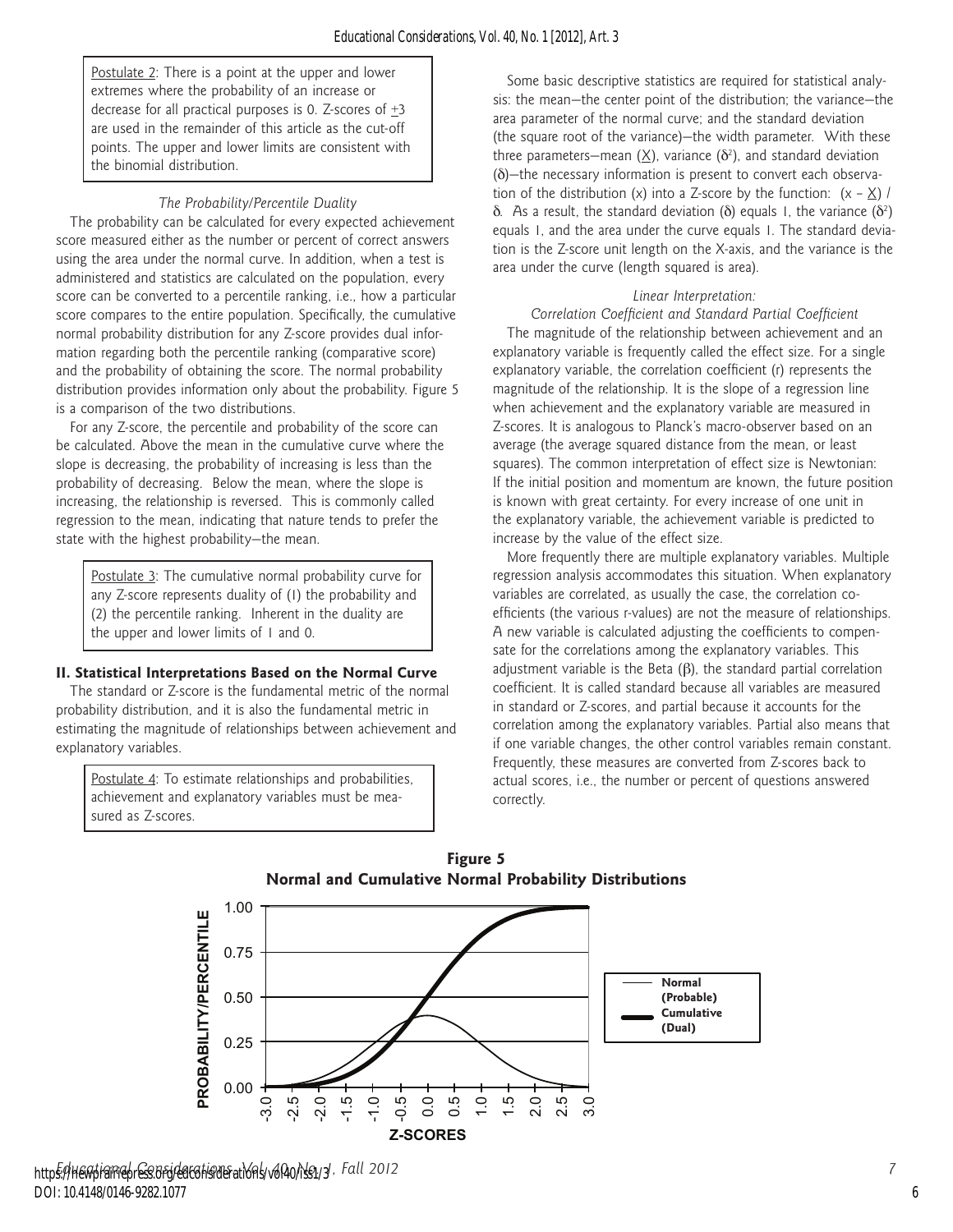The coefficient β also has a linear relationship with achievement and is commonly interpreted as being reasonably certain. To the contrary, at every point on the regression line, there is a distribution describing a probability range. A more precise interpretation is: For every increase of one unit in the explanatory variable, the achievement variable is predicted to increase within a range defined by the value of  $β$  as the average and the standard error of estimate as the probability range. Therefore, for any given Z-score there is no information regarding the unique position of any observation within the distribution. Rather, the position for all observations is considered to be the mean; and no information is provided regarding the probability of any single observation.

Postulate 5: The correlation coefficient (r) and the standard partial coefficient (β) are measures of average relationships and carry no information regarding the position or probability of any single observation.

*Nonlinear Interpretation: Explained Variance*

Here, a short review is in order. Variance  $(\delta^2)$  is the area parameter of the normal curve. Second, the cumulative normal probability distribution represents the sum of the probabilities and is equal to 1; and, third, the probability and percentile ranking can be calculated for any Z-score from the cumulative normal probability distribution.

Regression analysis provides a statistic called the coefficient of determination, the  $R^2$ , or the explained variance where:

- The explained variance statistic represents the proportion of area under the normal probability distribution attributable to all the explanatory variables.
- The explained variance for each individual explanatory variable is the product of the basic statistics r and  $β$  (r\* $β$ ); e.g., the variable explains 50% of the variance.
- When the explained variance attributable to each explanatory variable (r\*β) is summed, it is the total explained variance or  $R<sup>2</sup>$ . When added to the unexplained variance, the total is 1.
- The mean of an explanatory variable predicts the mean of the achievement variable; that is, all curves intersect at the mean of the X- and Y-axes.

Figure 6 illustrates the two statistical interpretations: the Newtonian nature of the linear deterministic and the quantum nature of the nonlinear probabilistic. The Y-axis is duality of probability and percentile for the nonlinear interpretation and the percent correct for the linear. To focus full attention on the interpretations, the values of  $β$  and  $R<sup>2</sup>$  are 1, total prediction.

*Distinction between Linear and Nonlinear Interpretations* The discussion has focused on two measurement concepts, predicting a school achievement score and estimating the probability of obtaining a score. The most obvious miscalculation for the linear interpretation is the prediction of 120% and -20% percent achievement at the extreme Z-scores. In addition, the liner interpretation provides no information regarding the probability for any individual school. Because of the percentile/probability duality, the nonlinear interpretation provides information regarding the predicted score (in percentiles) and the probability of obtaining the score because there is a unique slope associated with every school's Z-score. In the linear interpretation, the initial position has no impact on the magnitude of increase because the increase will be the same for all observations. With the nonlinear interpretation, the initial position is critical for it has a direct impact on the magnitude and probability of the increase. A graph of a learning curve is so similar to the probability/percentile curve its inclusion would not be instructive. However, the existence of such a learning curve adds credence to the nonlinear interpretation of achievement.<sup>11</sup>

#### *Diminishing Returns: A Thought Experiment*

Diminishing returns is a fundamental principle in many disciplines, such as economics and business: As an input increases beyond a certain point, the rate of increase of the output gradually decreases. In order to illustrate the principle, it is not necessary to collect and analyze data; rather, a thought experiment suffices. Assume a study concluded that the number of available textbooks had a relationship with achievement. Remember, the number of books has no direct relationship with achievement; instead, it is more related to the amount of time the books are in use. One book for 50 students produces one level of achievement, two books a higher level, and, as the number of books continued upwards, so would achievement. At what point is the diminishing returns reached? If



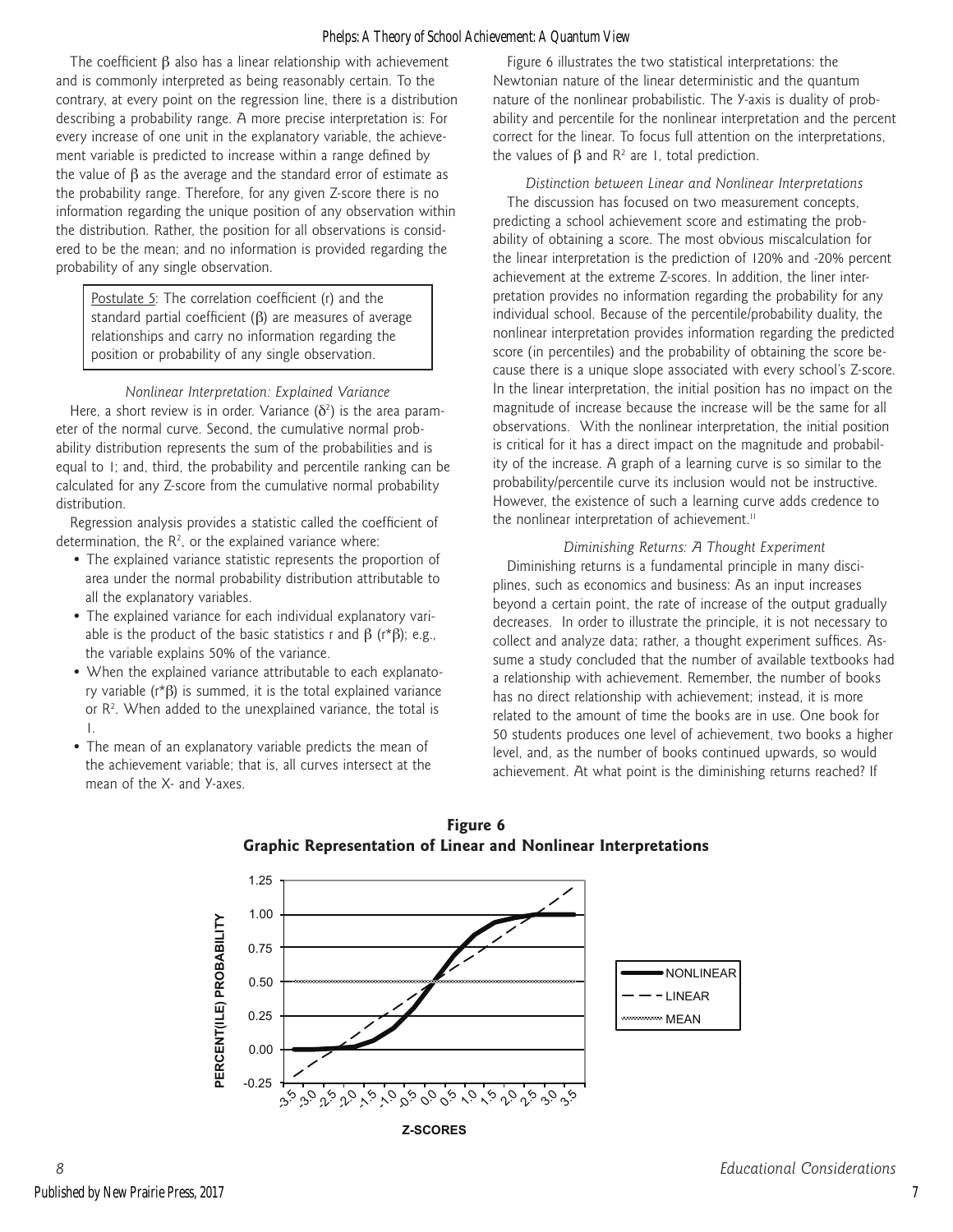the number of books is divided by the number of students, the sequence of fractions give some idea of the answer: 1/50, 2/50, etc. At 25/50 or one book for every two students, it is feasible for students to share. The investment to double the number of books so every student had their own book would not double the achievement. More than one book per student would be illogical. There is a point where common sense concludes a reasonable point has been reached. If a thought experiment results in diminishing returns, then the obvious conclusion is that the mathematical function is nonlinear. In the case of learning, the principle of diminishing returns is a part of the learning curve.

#### *The Nature of Achievement—Deterministic or Nondeterministic: A Thought Experiment*

Assume 11 students take a ten-question test and they score 0 to 10 respectively, for an average of 5. Through some intervention, the average score is predicted to increase to 6. What will be the new scores? The student with 10 correct must stay at 10, while the student scoring 9 correct would move to 10. The rest must move up an average of 1.11 in order for the new average to be 6. How does the student who achieved the perfect score know they will get the same score? They don't. The probability might be high, but they cannot be sure due to regression to the mean. How does the student who achieved 9 correct know they will improve by 1 and not 1.11? How do the rest of the students know the scores of the top two students so they can improve their performance the exact amount to raise the average to 6? They cannot. There is no way, short of cheating, that the students can know their future score and how much they must improve in order for the results to exactly equal the predicted value. In contrast, according to Galileo, objects know exactly at what velocity to fall. According to Newton, planets know exactly their path through the sky and the tides know exactly when to shift. According to Einstein, light knows exactly how to travel through space-time. Einstein called this "spooky action at a distance" because gravity determines exactly how all objects behave (Cox and Forshaw 2011, 140). There is no "spooky action at a distance" determining how students answer questions; there is only the probability of how they might answer.

Further assume that the intervention was a reduction in class size from 25 to 20 students. Surely achievement scores would not increase immediately when five students leave the room (although the average might change). For there to be an improvement in achievement for the remaining 20 students, there must be a change in behavior by the teacher and the students; after all, achievement can only be improved by a change in behavior.

The thought experiments can be classified into either of two mathematical functions: (1) Linear, continuous returns, and deterministic; or (2) nonlinear, diminishing returns, and probabilistic, as follows:

(1) Linear Achievement =  $\beta f(z)$ , where  $\beta$  is the coefficient and  $f(z)$  is the linear achievement function.

(2) Nonlinear Achievement =  $R^2 f(z)$ , where  $R^2$  is the explained variance and  $f(z)$  is the probability/percentile duality function.

Postulate 6: The nonlinear interpretation gives accurate information regarding maximum and minimum scores and provides information regarding probability. The linear interpretation gives inaccurate information regarding maximum and minimum scores and provides no information regarding probability.

Postulate 7: Because of the duality of the nonlinear interpretation—percentile and probability—as the Z-score moves to either side of 0 (the mean), the returns to scale become increasingly smaller.

Postulate 8: The probability of achievement change is predicated on the likelihood of a change in behaviors.

Postulate 9: The initial condition with the nonlinear function is crucial in determining the magnitude and probability of change.

#### **III. First Epistemological Interlude**

The interpretation of Figure 6 prompts an epistemological discussion, as suggested by Heisenberg (2011), regarding the purpose of knowledge and how an understanding of reality influences the interpretation. After the experiments and analysis revealed the structure of the atom, there was a difference of opinion regarding the underlying interpretation of quantum theory. The research evidence and the mathematical proof by Heisenberg of an uncertainty principle supported a nondeterministic, probabilistic interpretation, and Bohr (2011), one of the originators of the theory, was an ardent advocate. Bohr based his thinking on two arguments: (1) The interpretation should only be concerned with what is actually observed and measured, in other words, reality; and (2) the interpretation should favor the mathematical function containing "all the possible information" (Hawking 2011, 445).

Einstein, who wrote one of the seminal papers leading to the quantum movement and his Nobel Prize, agreed with the experimental findings and mathematics, but could not agree with the nondeterministic, probabilistic interpretation (Einstein, Podolsky, and Rosen 2011). He replied to Bohr with the now famous quote, "God does not play dice," arguing for a deterministic interpretation consistent with his theory of relativity, for which he did not receive a second prize (Cox and Forshaw 2009, 190). He could not give an alternative explanation only to say a yet undiscovered variable was missing to make the explanation deterministic (Einstein, Podolsky, and Rosen 2011). Bohr and Einstein exchanged a series of papers trying to convince the other their interpretation was correct. Focusing on the importance of accurately representing reality, Bohr (2011, 471) wrote: "The extent to which an unambiguous meaning can be attributed to such an expression as 'physical reality' cannot of course be deduced from *a priori* philosophical conceptions, but must be founded on a direct appeal to experiments and measurements."

In essence, Bohr was telling Einstein that it is not what you believe, it is what experiments and mathematics tell you. Einstein, in turn, was saying, he knew that the experiments and mathematics were correct, but he still couldn't believe them, that something was missing. To the issue at hand, the mathematics and logic presented

8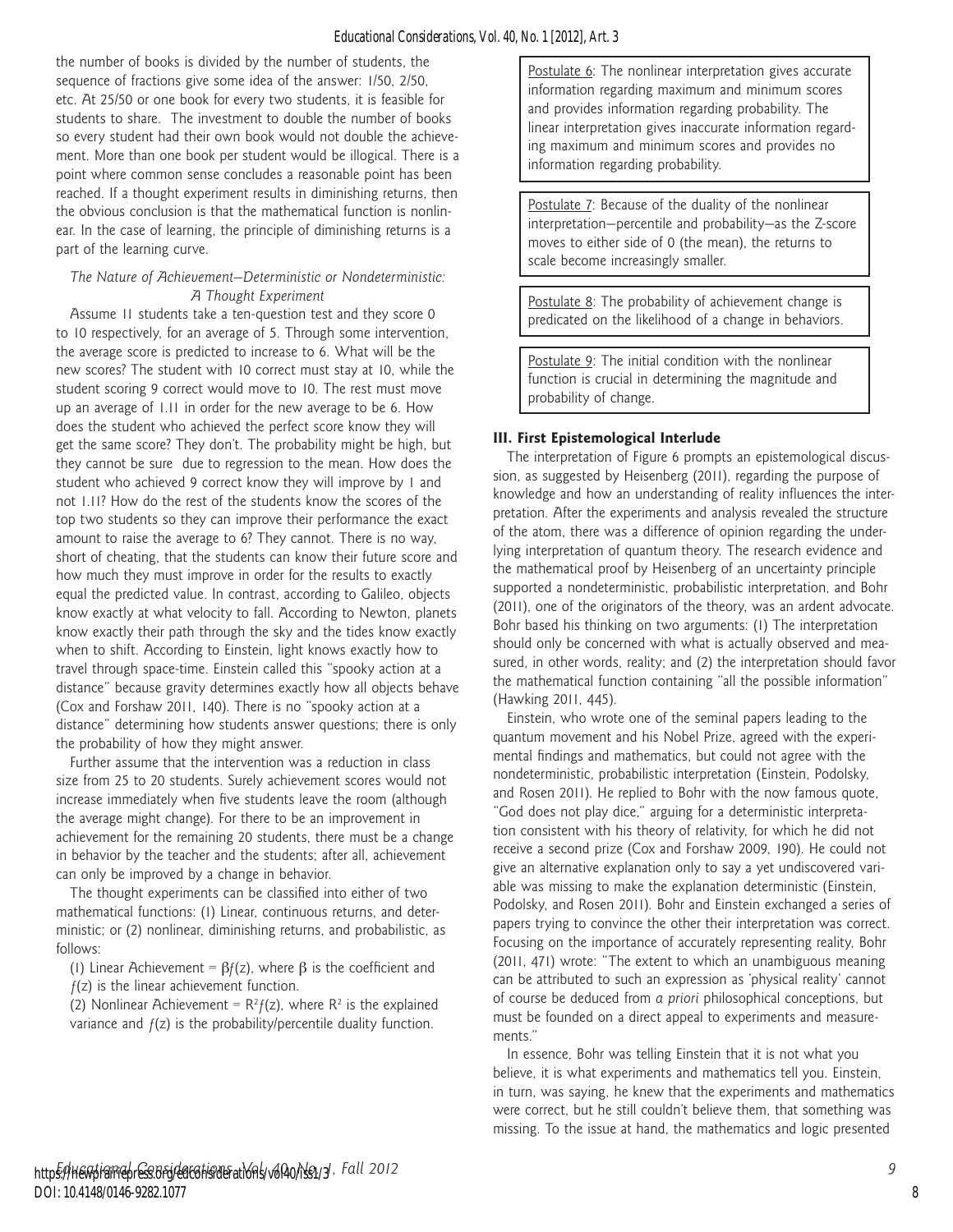above weigh in favor of the nonlinear percentile/probability interpretation because it provides accurate information regarding the reality of both achievement limits and the probability of obtaining specific levels of achievement—all the possible information. In contrast, the linear interpretation provides inaccurate information regarding achievement limits and no information regarding probability, thus founded more on beliefs.

# **IV. Return to Statistical Interpretations**

*Linear Interpretation of Multiple Explanatory Variables* The Beta (β) coefficient is the common multiple regression statistic. When multiple variables are included in an analysis, the linear and implied deterministic interpretation represents a theory of substitution; that is, any variable can substitute for any another in order to attain an achievement target. This is because the position on the regression line makes no difference in the prediction since the slope is the same for all schools. The difference is the amount of the increase necessary in the explanatory variable to reach the target. This is evident in Figure 7.

Postulate 10: Because the linear interpretation is based on the Beta's—partial correlation—all explanatory variables cannot move simultaneously; the Z-score of one variable may move while the Z-scores of the others must remain unchanged. If all variables move simultaneously, the limit would be reached sooner.

*Nonlinear Interpretation of Multiple Explanatory Variables* When predicting achievement with the combination of explanatory variables, the explained variance is consistent with the quantum nature of achievement—probability/percentile measures with limits. The explained variance is calculated by summing the product (r\*β) for the variables, not by summing the r-values or the β-values.

Postulate II: When dealing with multiple explanatory variables, the respective variances (r\*β) can be added with the sum being the explained variance  $(R^2)$ ; the explained variance plus the unexplained variance equals 1.

The normal probability curve can be subdivided, with each subdivision attributable to a single explanatory variable and measured as the percentage of the area under the curve. Percentage of area

under the curve is equivalent to the percentile/probability duality. Hence, the  $R<sup>2</sup>$  is the percentile range on the normal probability curve accounting for or explained by a combination of explanatory variables. The  $R<sup>2</sup>$  of several hypothetical explanatory variables is illustrated in Figure 8. Because the mean of the explanatory variable predicts the mean of the achievement variable, all curves intersect at a Z-score of 0, the 50th percentile. When viewed as probabilities, it demonstrates the principle of regression to the mean; that is, the probability of moving to the mean is greater than moving to the extremes. The  $R^2$ , it should be emphasized, is built on a non-substitution theory. No input can be substituted for another because the position on the curve for every explanatory variable is unique for every student, classroom, and school.

## *Comparison of Statistical Interpretations*

The two preceding figures represent equations. There are two solutions to the linear equation: (1) If all schools were at the mean (Z-score of 0), all schools would be predicted to achieve at the mean; and (2) If every school invested unlimited resources into every variable, all students in all schools would have better than perfect achievement scores. There is one universal solution for all schools because every school is assigned the same linear coefficients. These are misleading solutions because the interpretation does not represent a common understanding of reality. With the nonlinear interpretation, if a school were at the mean, the achievement results would be at the mean--the same as the linear interpretation. More importantly, because there is a unique position (Z-score) on every variable for every school, there would be a unique allocation of resources among the variables in order to achieve the best possible increase in achievement. Again, the interpretation depends on the perception of reality, i.e., best possible achievement or better than perfect achievement.

Postulate 12: When each explanatory variable is measured by the variance ( $r$ \* $\beta$ ), each variable represents the unique contribution to the total explanation of achievement.

Postulate 13: Because each variable is based on the variance (r\*β), the Z-score of every variable may move without ever exceeding a percentile limit.



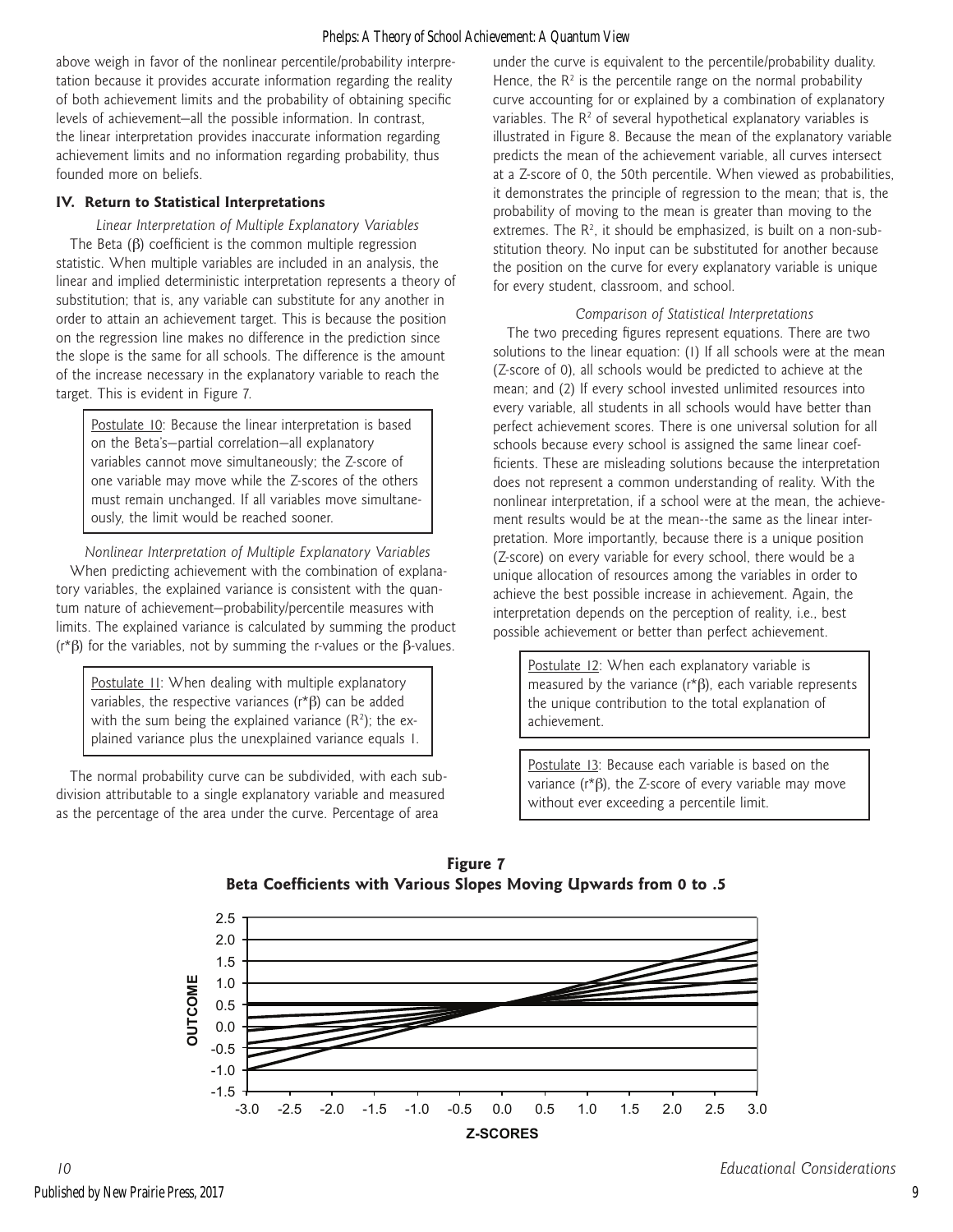**Figure 8 Explained Variance with Various Variances, Moving Upward from 0 to 1.0**



#### **V. Cost-Effectiveness**

Financial cost is a major consideration when making policy decisions.12 An adjustment can be made to the effect size in order to compare the cost-effectiveness of various explanatory variables. The cost-effect-size is calculated by dividing the effect size by the cost of increasing the explanatory variable Z-score by one unit. In essence, cost is equally important as the effect size when considering the impact on achievement. If the unit cost of one variable was one-quarter the cost of another, the effect size of the second variable must be four times as large for the two variables to be equally cost-effective. Figure 9 illustrates cost-effectiveness curves for various effect sizes (in  $R^2$ ). Of note is the following:

- The unit cost is per Z-score; the range is  $\pm$  3, the practical maximum and minimum.
- The "Percentile per \$" is based on one dollar per Z-score. If the unit cost increases, the percentile per \$ metric decreases proportionally.
- The maximum of the cost-effective curve is at a Z-score of 1.13 or 4.13 units of cost. At this point, .688 of the total funds (practical maximum at  $Z = 3$ ) will yield .869 of the potential achievement.
- While predicted achievement will continue to increase with additional funding, it will be at a reduced rate.

When cost-effectiveness is considered, the difference between the linear and nonlinear interpretations becomes even more striking. Once the most cost-effective variable is identified for the linear interpretation, there is every reason to invest all available funds into that single variable. In contrast, the nonlinear interpretation provides a thought-provoking alternative: Funding continues linearly; but the effect size is nonlinear. So there is a point of maximum costeffectiveness for every variable. The sensible goal is to pursue the maximum cost-effective point on all variables.

Postulate 14: With the nonlinear micro-interpretation, there is a unique cost-effectiveness curve for every explanatory variable and a unique position (Z-score) on the curve for every school. Therefore there is a unique and optimal solution to the allocation of financial resources to achieve the optimal level of achievement for each school.

Corollary: With the linear macro-interpretation there is only one most cost-effective variable applicable to all schools—one universal solution.

#### **VI. Special Circumstances of Statistical Measures**

There are special circumstances influencing the uncertainty of statistical measurement, such as a lack of clear definitions,



**Figure 9 Cost-Effectiveness Moving Upwards from .05 to .20**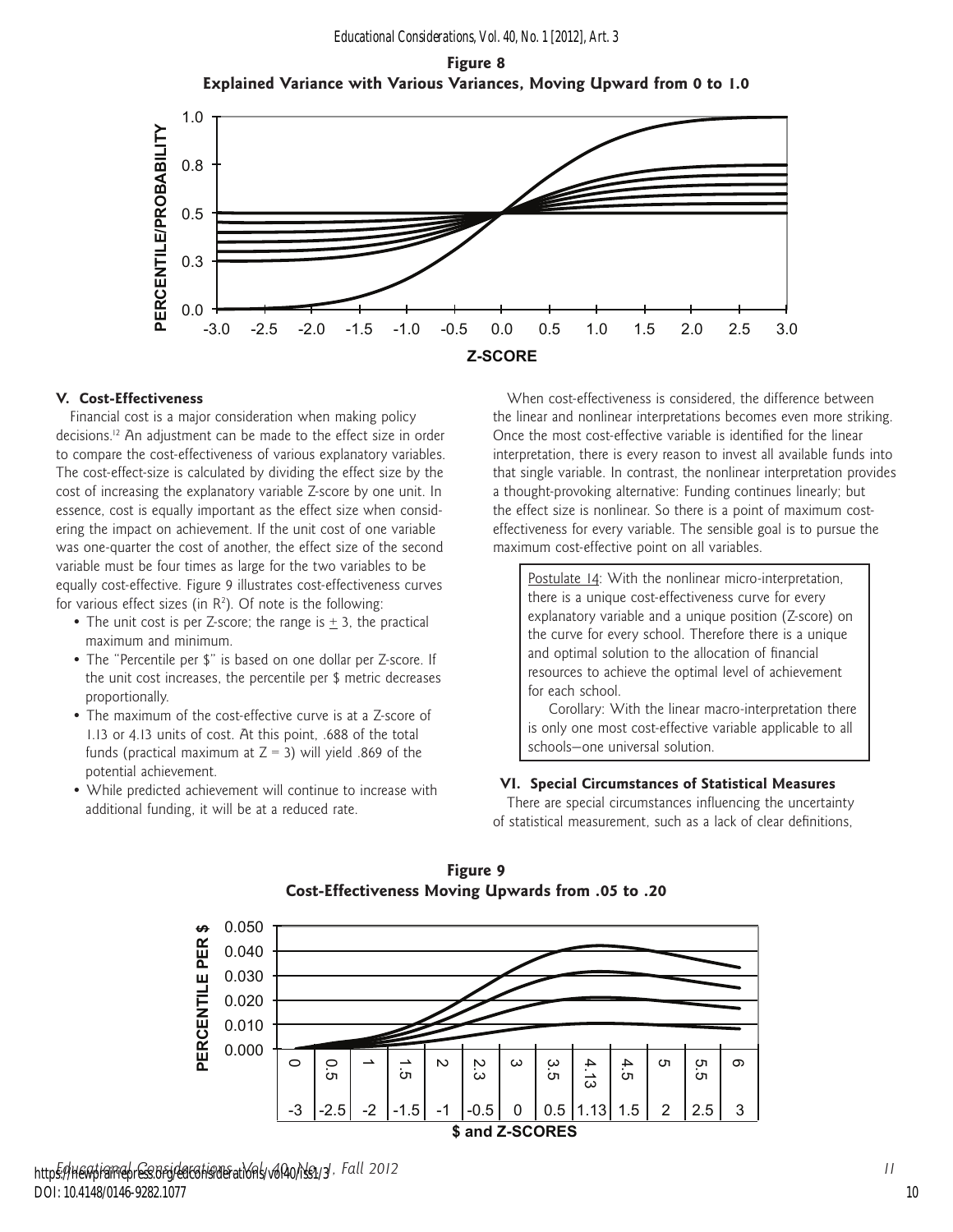unavailability of data, and substantial correlation among explanatory variables. These issues substantially determine the accuracy of predicted achievement and the coherence of an explanation.

#### *Socioeconomic Status (SES)*

Previous research has demonstrated the substantial influence SES has in predicting achievement, so it must be included in a school achievement theory and prediction model. The prediction model is:

$$
A_i = \beta * SES_i + e \text{ or } A_i = (\beta * r) * SES_i + e
$$

Where  $A =$  achievement,  $A_i$  and SES<sub>i</sub> = individual schools, e = error, and the coefficient β applies equally to the variance ( $β$ <sup>\*</sup>r). The prediction must use the same variables (Achievement and SES) that were used in the analysis to determine the weighting (β). Because the achievement prediction is made for a future event, the best estimate of the true value of  $\beta$ (\*r) is the average of previous events (Taylor 1982, 117). Therefore, the prediction of future achievement must meet four conditions:

- (1) Achievement and SES must be defined and measured consistently over time.
- (2) Because achievement and SES are defined and measured consistently over time, the coefficient  $\beta$ (\*r) is a constant, invariant over time.
- (3) If the definition and measure of achievement (A) changes (e.g., from reading to mathematics), then  $\beta$ (\*r) will change because the definition and measure of SES remains consistent.
- (4) The coefficient  $\beta$ (\*r) is selected to maximize the prediction of achievement by SES.

Socioeconomic status requires special consideration when analyzing school achievement because no universal definition exists, so no single data variable exists. Instead, a single index number representing SES must be constructed from available data serving as proxy variables. The proxy variables for SES are generally comprised of student, family, and community characteristics, which are usually substantially correlated. SES proxy variables sometimes include education and income levels but, in the context of school achievement, it does not follow that a student's achievement will automatically increase when family income increases or parents graduate. More likely, families with higher education and income levels, or any of the proxy variables, encourage a set of behaviors related to achievement, but the desired behaviors are not absolutely determined by these measures. The behaviors can be fostered to some degree anywhere. Unfortunately, these behaviors are not well defined nor are data available. Researchers do their best to collect proxy variables representing student, family, and community behavioral traits.

Postulate 15: SES is a combination of proxy variables representing unobserved student, family, and community behavioral traits.

After potential proxy variables are identified, there is another consideration: How to select the final variables and weightings. In essence, how do we define and measure SES? The revised prediction model is:

|  |  |  |  | $SES_i = V_{ii} * \underline{W}_1 + V_{2i} * \underline{W}_2 + $ | (Equation 1) |  |
|--|--|--|--|------------------------------------------------------------------|--------------|--|
|--|--|--|--|------------------------------------------------------------------|--------------|--|

$$
A_{i} = \beta({}^{*}r) * (V_{i} * \underline{W}_{i} + V_{2i} * \underline{W}_{2} + ...) + e
$$
 (Equation 2)

**Where** 

 $V =$  proxy variable

and 
$$
\sum_{i=1}^{n} x_i
$$

 $W =$  average weighting

The same conditions apply to the proxy variables and weightings, as follows:

- The variables (V) and weightings ( $W$ -values) must be invariant over time.
- The sum of the terms  $(V * W)$  represents SES (equation 1) and must be defined and measured consistently over time.
- The variables (V) and weightings ( $W$ ) must also be consistent across achievement measures, averaged weightings over time and across achievement measures.
- The variables and weightings ( $V * W$ ) are selected to maximize  $β$ (\*r) so that the prediction of every achievement measure is maximized.

There is no unambiguous method to divide the shared variance among the correlated proxy variables. Because the correlated proxy variables all contribute to the same behavioral trait, the proxy variables are combined into a single number index. This is a fundamental principle of factor theory. Establishing a factor is consistent with equations 1 and 2:

$$
SES_{i} \; \text{Factor} = V_{i} \star \underline{W}_{i} + V_{2i} \star \underline{W}_{2} + ... + e
$$

$$
A_{i} = \beta(^{\star}r) \; {^{\star}}\; V_{i i} \; {^{\star}}\; \underline{W}_{i} \; {^{\star}}\; V_{2i} \; {^{\star}}\; \underline{W}_{2} \; {^{\star}}...{^{\star}}\; e
$$

Postulate 16: SES should be constructed as a factor with the same variables with weightings averaged across achievement measures and over time.

Postulate 17: SES cannot be defined and measured at the same time the relationship between achievement and SES is measured. Two complementary analyses are required.<sup>13</sup>

Postulate 18: Measuring the relationship between achievement and explanatory variables depends sub-stantially on how well SES is measured. A larger relationship between achievement and SES will tend to increase the relationship between achievement and the other explanatory variables (Phelps 2011c).

Postulate 19: Because the definition of SES and the available data vary due to state data collection, measurements of SES are unique to states.

# *Other Factors*

Phelps and Addonizio (2006) applied the above method to the SES proxy variables and formed an SES factor, but this method was not applied to other groups of statistically and conceptually related variables such as staff characteristics (experience, training, age, salary) or staff roles (teachers, instructional support staff, teachers aides, administrators). Because of small changes in the correlation matrix, there were chaotic results for these explanatory variables across years.<sup>14</sup> The results were confusing and impossible to explain. Surely, the various staff characteristics work together rather than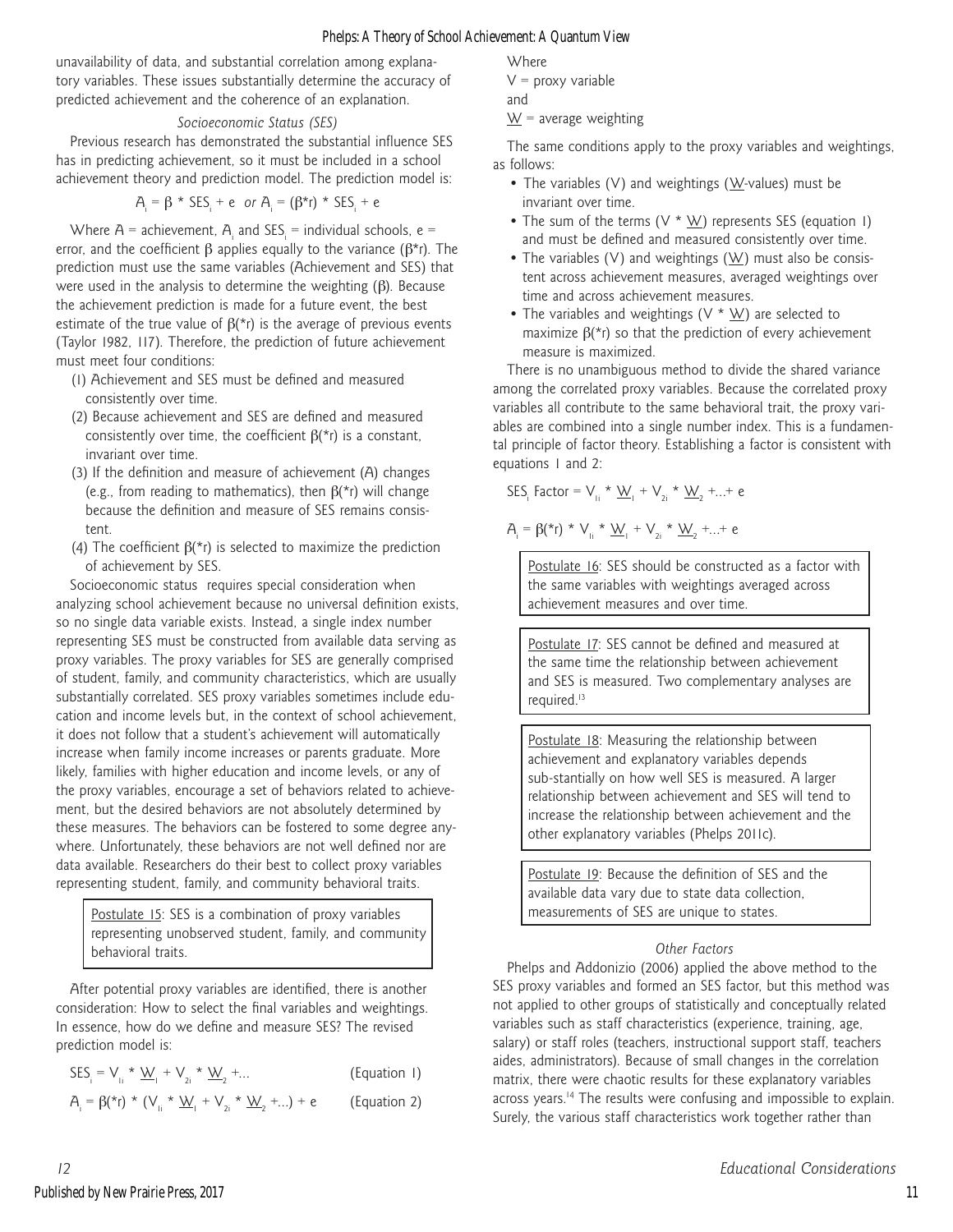separately to influence staff behavior just as the various SES proxy variables work together to influence student behavior. Similarly, the various staffing roles work together as a team to influence student achievement. In a later study when the factor principle was applied to develop single number indices for staff characteristics and staff roles, the confusion disappeared, and the results were easily explained (Phelps 2009).

Factor analysis is a valuable tool in cases where conceptuallyand statistically-related variables occur. There are three components of statistical variance: (1) common or shared by many variables; (2) unique, present in only one variable; and (3) error. Factor analysis groups explanatory variables sharing common variance. Because there is no unambiguous method to partition the shared variance among correlated variables, a reasonable solution is to combine the related variables into a factor, a single number index representing the concept and the explanatory influence of the entire group (Phelps 2011e).

Postulate 20: When explanatory variables are conceptually and statistically related, combining them into factors produces a more coherent explanation and avoids chaotic statistical results.

# *Effective Use of Resources and Measurement of Unobserved Variables: A Thought Experiment*

The uncertainty of measurement, i.e., the uncertainty of how human and financial resources are transformed into achievement by a school, is the major reason why achievement is better defined by probabilities. Assuming a statistical analysis predicts future achievement of three schools with reasonable accuracy, this thought experiment follows the results of the predictions over several years. The results are analyzed to determine how closely predicted achievement compares with actual achievement. The hypothetical results are: (1) The average actual achievement of one school was significantly higher than the average predicted achievement; (2) The average achievement of the second school was almost exactly what was predicted; and (3) The average achievement of the third school was significantly lower than what was predicted. There are two possible conclusions: The differences are entirely due to random measurement error, or something unobserved has systematically taken place in each school having a substantial influence on achievement levels. The latter explanation is what economists call the fixed or school effect and can be considered as a measure of effectiveness, i.e., how human and financial resources are transformed into achievement (Wooldridge 2000). The fixed or school effect is obtained by averaging the residuals over time and is described in many econometric textbooks.15, 16 In the three-school hypothetical, one school was effective, a second was neutral, and the third was ineffective. The reason for the level of effectiveness cannot be due to any of the variables included in the original prediction. The difference is likely due to organizational behaviors (Levin 1997). The magnitude of the school effect is substantial (Phelps 2009).

Postulate 21: It is possible to estimate the influence of unobserved variables on achievement by the econometric technique of fixed or school effect. The school effect factor represents the school's unique operational behavioral characteristics.

#### **VII. Second Epistemological Interlude**

Once more the underlying question is: What is reality? The quantum view starts with the nature of the atom, from the Greek word *atomos*, meaning indivisible, or the smallest piece,<sup>17</sup> but acknowledging that the atom is a component of something larger. In chemistry, organic elements bond into acids and then into DNA. Achievement test construction combines individual skills like addition, subtraction, division, and multiplication, into something called numeration. Psychology combines individual abilities and preferences into traits or characteristics. The elementary building blocks of most phenomena are combined into larger concepts. Are the explanatory variables of school achievement somehow different and hence cannot or should not be combined? A case can be made against combining only if the explanatory variables were conceptually and statistically unique. Then a single conceptual and statistically unique variable would be a factor. Regarding the reality of schools, the presumption is that schools have distinctive characteristics or traits which can be identified and measured as combinations of variables—factors. Guilford (1965, 470) addressed this point, as follows:

It is usually easy enough to apply a measuring instrument and to obtain some numerical data. In the physical sciences the meaning of the numbers that are used to describe phenomena is usually well established… In the behavioral sciences, however, the connection between a number and the thing, or things, for which it stands is not nearly so obvious.

In the social sciences, the thing or things are measures of individual or group characteristics or traits. Because schools are comprised of people, the behavioral trait concept is more compelling than the object notion associated with the physical sciences. In the case of schools, the factors are best considered as measures of organizational traits whereby each school has its own personality, chemistry, or DNA. In the final analysis, it is not the number of objects that deterministically cause achievement; rather, it is the traits, what the numbers represent, that influence the probability of success. The final observation of Guilford (1965, 480) is instructive: "On the whole, there is much more to be gained in increasing the  $R^2$  by discovery or identification of new factors than there is by increasing the loadings [weightings] for already known factors."18

#### **VIII. Attempts to Classify and Synthesize: The Principle of Complementarity**

According to Heisenberg (1965,155), "The solid ground of experimental proof has often been forsaken, and generalizations have been accepted uncritically, until finally contradictions between theory and experiment have become apparent."

Several efforts to classify and synthesize previous school achievement studies were surveyed in "A Practical Method of Policy Analysis by Considering Productivity-Related Research" (Phelps, 2011b). When possible, the results were converted into a consistent effect size measure, the amount of explained variance or  $R^2$  (Phelps 2011c).

Below is a brief summary:

• A 1978 analysis of class size by Glass and Smith. Their conclusion was represented by a curve predicting increasingly higher achievement as class size decreases smaller than about 15. The review revealed errors in data preparation, application of statistics, and the application of mathematics.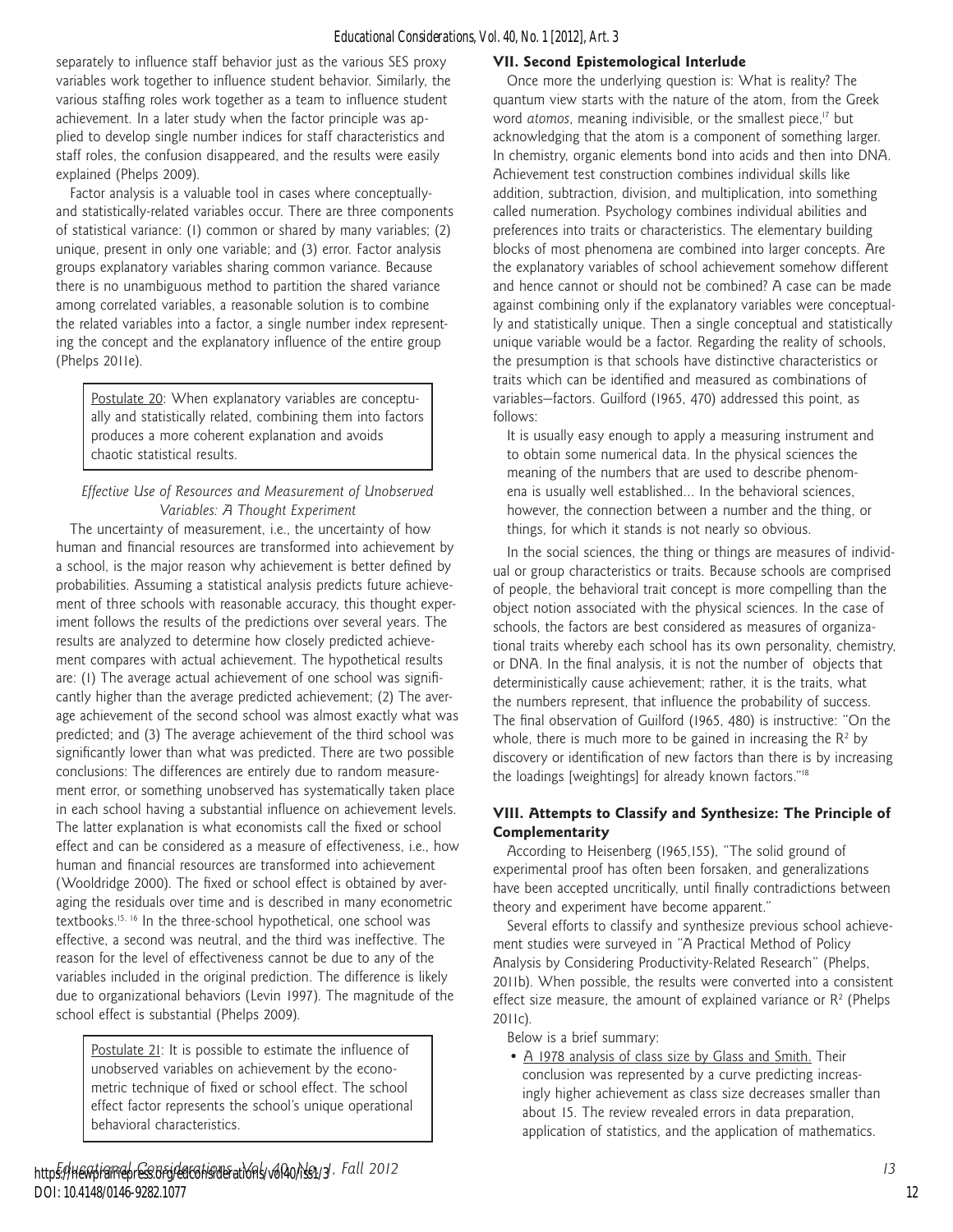After errors were corrected, a reanalysis produced results completely at odds with their conclusions and inconsistent with any notion of reality. Even so, their assumption regarding nonlinear relationships is valuable.

- A 1994 study by Hedges, Laine, and Greenwald using several explanatory variables including funding. Although they found no statistical evidence regarding the relationship between achievement and common explanatory variables, they found a relationship between achievement and per pupil expenditures. Their explanation was that local school officials make the appropriate decisions to produce increased achievement outcomes. No evidence was provided to support this point. However, their assumption directed interest to the notion of school effectiveness.
- Walberg's 1984 study of explanatory variables in the categories of instruction, curriculum, organization, homework, and time. He made several estimates of effect size; however, when taken together, the estimates were unrealistically high. Still, attention to these categories as a part of a theory is valuable.

Even with a small representation of the multitude of studies, there is substantial reason to conclude the following:

- Attention is paid mostly to the relationship between achievement measures and individual explanatory variables rather than a comprehensive consideration of multiple achievement measures and factors.
- There is no standard method of measuring effect size.
- There is no systematic inclusion of SES.
- Including a measure of individual school effectiveness is entering the research literature, but usually not as a part of a comprehensive description and explanation of school achievement.
- There is little evidence of a comprehensive theory evolving from findings of previous studies.

#### *The Principle of Complementarity*

Bohr's principle of complementarity (Born 2011, 460) is described by the following historical timeline of quantum mechanics:<sup>19</sup>

- 1899: Planck explained that there is a fundamental unit of energy within the atom with an integer value called "quantum."
- 1905: Einstein, building upon Planck's work, explained why electronic current is produced when light strikes metals.
- 1909: Planck summarized the knowledge gained up to that point in a lecture titled, "The Atomic Theory of Matter."
- 1911: Rutherford and Geiger concluded that the atom was comprised of electrons orbiting around a nucleus.
- 1913: Bohr concluded the orbits around the nucleus were stable, consistent with Planck's notion of quantum.
- 1927: Wilson demonstrated that atomic particles behave as particles.
- 1928: Davisson and Germer demonstrated that the atomic particles (electrons and photons) behave as waves.
- 1927. Heisenberg (2011, 164) established the uncertainty principle, stating: "It can be expressed in its simplest form as follows: One can never know with perfect accuracy both of those two important factors which determine the movement of one of the smallest particles—its position and

its velocity. It is impossible to determine accurately both the position and the direction and speed of a particle at the same instant."

• Heisenberg (1930) in "The Physical Principles of the Quantum Theory," explained the wave/particle duality of light (photon) and the electron. This sequence of building one concept on another, each making a complementary contribution, continues today—all because of the original idea of Planck's quantum. To summarize the principle, Born (2011, 460) observed: "There exist, therefore, mutually exclusive though complementary experiments which only as a whole embrace everything which can be experienced with regard to an object."

With ever-changing definitions, variables, metrics, and results in school achievement research, there is no capacity to classify and synthesize based on the principle of complementarity. Moreover, without an initial theory, there is no conceptualization against which to evaluate complementary studies. With a conceptualization—a theory—individual experiments can be conducted with the results entered back into the theory to evaluate their contribution. We return to Heisenberg (2011, 155) quote: "Difficulties arise only in the attempt to classify and synthesize the results, to establish the relation of the cause and effect between them—in short, to construct a theory."

# **IX. A Theory of School Achievement**

Whether the focus is a planet, electron, or individual school, the purposes of research coincide to comprehensively describe and coherently explain the phenomenon via a set of laws (mathematical principles), and to accurately predict the future. The first task is to describe the initial position of the planet, electron, or the level of school achievement. The second is to explain what causes the position of the planet, electron, or the level of achievement to change. Third is to accurately predict where the planet, electron, or achievement level will be in the future. The comprehensive description, coherent explanation, laws, and accurate prediction comprise a theory.

The proposed achievement theory is *a posteriori* in nature, patterned after Galileo, Newton, Einstein, and Planck. Assumptions and conclusions are understood to be valid elements of a theory because of prior observations, experiments, and analyses, but they are confirmed only when the predictions derived from the theory are verified experimentally. Education theory, in contrast, tends to be *a priori* in nature; that is, assumptions and conclusions are evaluated via research and deductive reasoning, but no schoolspecific predictions are made, so verification is impossible.

The theory proposed here centers on one paramount proposition: School policies, as represented by the factors, are directed toward the educational behaviors of students, staff, families, and communities; and the combination of behavioral characteristics creates the achievement environment. In the simplest of terms, effective school policies have a positive influence on student, staff, family, and community behaviors, and these behaviors have a positive influence on student achievement. In essence, the allocation and direction of human and financial resources is the DNA of school achievement (Phelps 2011e). This theory and model are based on four propositions: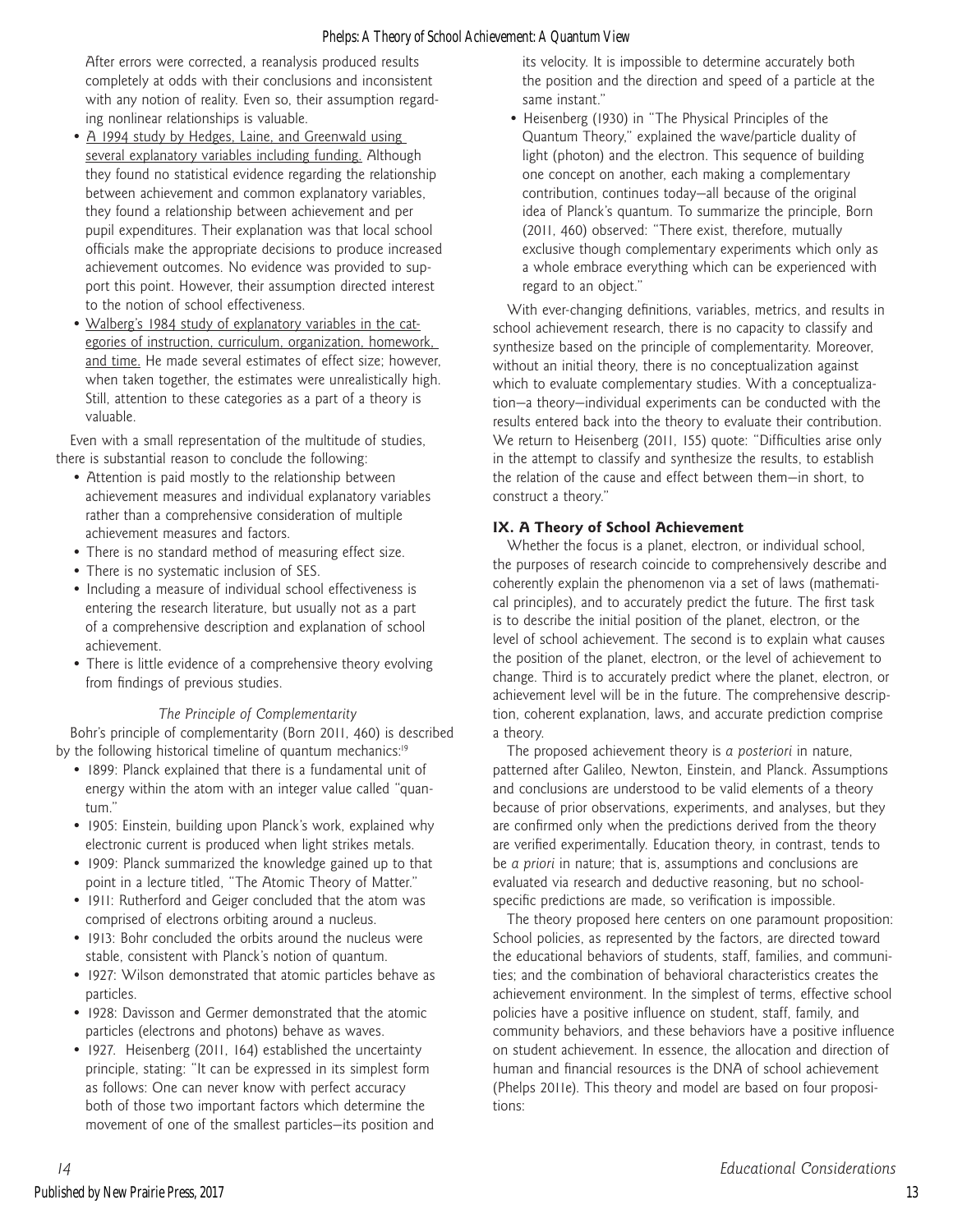- (1) It is beneficial to have a comprehensive theory and mathematical model to guide research, professional training, and practice.
- (2) The theory and mathematical model apply to individual schools, the quantum microview.
- (3) Complementary studies based on the average of many schools, the macroview, are vital in estimating relationships among various achievement measures and factors.
- (4) A comprehensive theory and mathematical model can only be developed, solved, and verified using the quantum microview based on the percentile/probability duality and the behavioral characteristic represented by the factors.

#### *Fundamental Laws of School Achievement*

The theory and model of school achievement are based on the paramount proposition that each factor represents a behavioral trait  $(f(z))$  = Behavioral Trait) and eight fundamental mathematical laws derived from the previous postulates. These laws are as follows:

- (1) The sum of the weighted factors plus error equals predicted achievement:  $\Sigma R^2 f(z) + e = PA$
- (2) A factor weighting equals the product of the correlation coefficient and the standard regression coefficient:  $R^2 = \sum (r^* \beta)$
- (3) The sum of the factor probabilities plus error equals 1:  $\sum$  pf(z) + e =1
- (4) Probability range (p) equals the coefficient of determination:  $(R^2)p = R^2$
- (5) Factors can be synthesized from individual variables with invariant weightings:  $f(z) = \sum (V * W)$
- (6) Individual factors are conceptually and statistically unrelated:  $f(z) \neq f(z)$
- (7) The difference between the averaged actual and predicted achievement is school effectiveness, an unobserved factor: AA – PA = School Effectiveness
- (8) The factor weighting of each factor divided by cost is a measure of cost effectiveness:
	- $R^2f(z)$  /  $\$$  = Cost-Effectiveness

From these laws evolves a comprehensive theory of school achievement whereby the status and progress of school achievement can only be described, explained, and predicted by utilizing the estimated relationships between multiple achievement measures and multiple factors (after Bohr's "reality," defined as what can be observed and measured). There is an optimal level of multiple school achievement measures that can only be predicted by identifying the optimal levels of the factor Z-values constrained by a maximum level of expenditures (principle of cost-effectiveness). The optimal factor Z-values are determined by solving simultaneous equations with parameters unique to each individual school (the quantum microview).

For the purpose of the theory and model, the following assumptions describe school operations. Schools operate:

- To achieve multiple identifiable and measurable achievement goals.
- Within a system of identifiable and measurable endogenous policy options (factors) designed to achieve the specified educational goals.
- Within a system of identifiable and measurable exogenous factors only partly responsive to school policies that influence the specified educational goals.
- Under identifiable and measurable cost constraints.
- Under practical constraints other than cost, which can be identified and measured.

Measurement requirements of the quantum microview are derived from the postulates in this article, as follows:

- All elements, achievement measures, and factors must be measured in Z-scores.
- Definitions and measures of achievement must be consistent over time.
- Definitions and measures of the endogenous and exogenous factors must be consistent across achievement measures and time.
- The relationship between achievement measures and explanatory factors must be measured by the percentile/ probability duality,  $R^2f(z)$ .
- Statistically-correlated and conceptually-related variables must be combined into factors, a single index representing their combined variance.
- SES must be included as exogenous factor.
- School effectiveness, the school effect, must be included as endogenous factor.
- Other endogenous factors are likely to include, staffing roles, staffing characteristics, instructional materials, methods of instruction, curriculum, time, or any measurable variables with either a distribution or a yes/no, as long as there is reasonable evidence as to the magnitude of the effect size and cost.

#### **X. A Mathematical Model of School Achievement**

Heisenberg (2011, 162) stated: "It is not surprising that our language should be incapable of describing the processes occurring within [education], for…it has been invented to describe the experiences of daily life…. Fortunately, mathematics is not subject to this limitation, and it [may be] possible to invent a mathematical scheme…adequate for the treatment of the [educational] processes."20 The school achievement process can be mathematically modeled by a set of simultaneous equations with a separate equation for each desired achievement outcome and an equation representing the cost of each factor. There is a unique solution to these simultaneous equations representing the unique structure and circumstances of each school, the microview. As a result, alternative policy strategies can be identified and tested via simulation. A solution is possible because of the nonlinear cost-effectiveness principle explained previously. The method is to select the optimal level for each factor producing the optimal level of the multiple achievements measures, given a specified cost constraint. Other operational constraints may be included in the model. Under the macroview, no system of simultaneous equations can be constructed and solved because of the linear and unlimited returns for every explanatory variable.

The model is divided into four phases:

- Phase 1
	- Determine the initial achievement level:
	- Maximize the achievement predictions by identifying the best fitting factors and factor weightings.
	- Factors should reflect behaviors and not just the allocation of resources.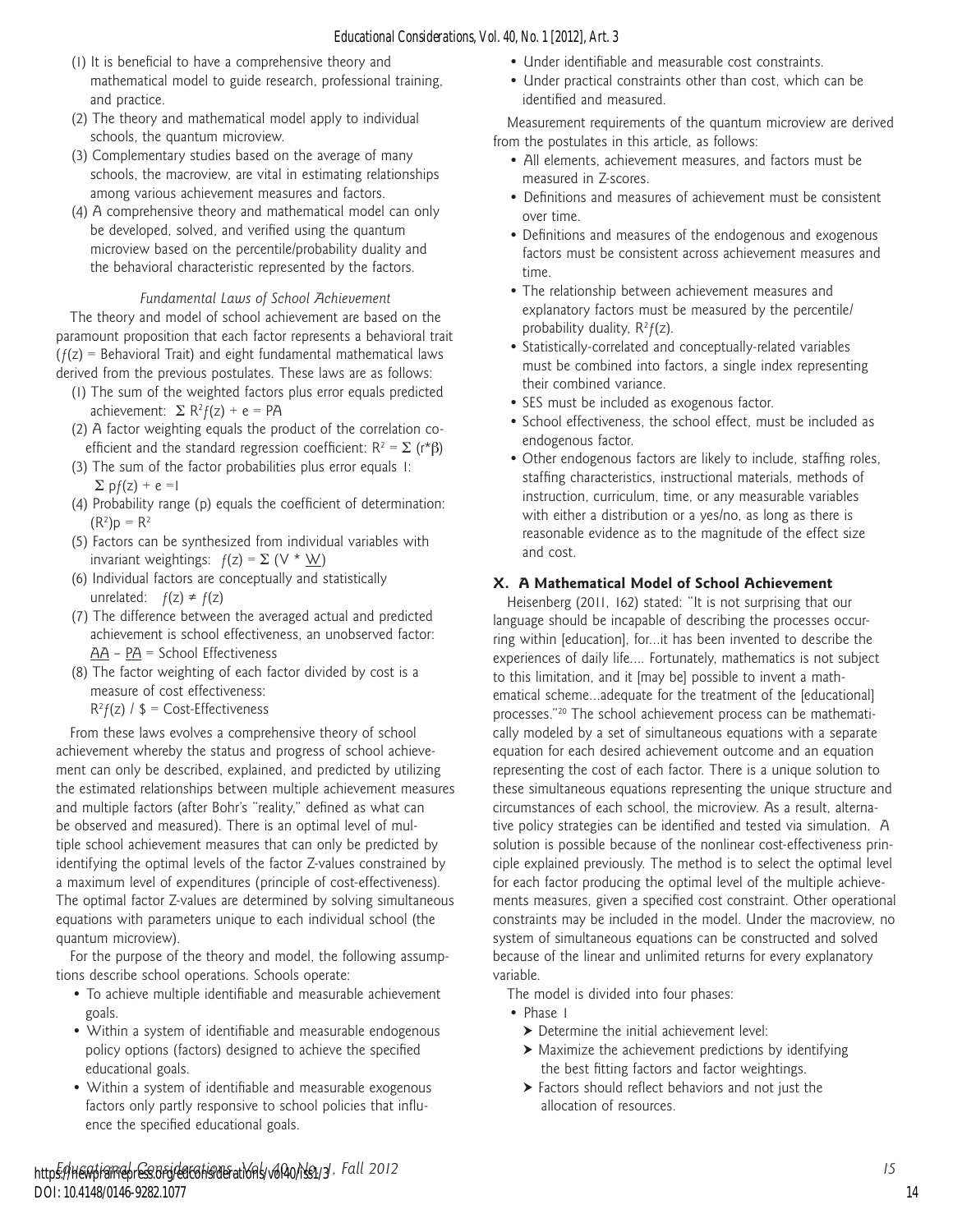# **Figure 10 Model Structure**

| Phase I: Maximizing Predictions. $f(z)$ is school-specific for all achievement measure within each factor. |                                                                                                                                       |                           |                          |                                      |                                        |                |                                 |                |                |                                    |                                 |
|------------------------------------------------------------------------------------------------------------|---------------------------------------------------------------------------------------------------------------------------------------|---------------------------|--------------------------|--------------------------------------|----------------------------------------|----------------|---------------------------------|----------------|----------------|------------------------------------|---------------------------------|
| <b>Factors</b>                                                                                             |                                                                                                                                       |                           |                          |                                      |                                        |                |                                 |                |                |                                    |                                 |
| <b>Predicted</b><br><b>Achievement</b><br><b>Measures</b>                                                  | <b>SES</b>                                                                                                                            | <b>Effective-</b><br>ness | <b>Staff</b><br>Quantity | <b>Staff</b><br>Character-<br>istics | Instruc-<br>tional<br><b>Materials</b> |                | <b>Instruction   Curriculum</b> | Time           | Other          | <b>Predicted</b><br><b>Row Sum</b> | Sum of<br>Factor $\mathbb{R}^2$ |
| $=$                                                                                                        | $R^2f(z)$                                                                                                                             | $R^2f(z)$                 | $R^2f(z)$                | $R^2f(z)$                            | R2f(z)                                 | $R^2f(z)$      | $R^2f(z)$                       | $R^2f(z)$      | $R^2f(z)$      | Σ                                  | $\Sigma$ R <sup>2</sup>         |
| $2 =$                                                                                                      | $R^2f(z)$                                                                                                                             | $R^2f(z)$                 | $R^2f(z)$                | $R^2f(z)$                            | $R^2f(z)$                              | $R^2f(z)$      | $R^2f(z)$                       | $R^2f(z)$      | $R^2f(z)$      | Σ                                  | $\Sigma$ R <sup>2</sup>         |
| $N =$                                                                                                      | $R^2f(z)$                                                                                                                             | $R^2f(z)$                 | $R^2f(z)$                | $R^2f(z)$                            | $R^2f(z)$                              | $R^2f(z)$      | $R^2f(z)$                       | $R^2f(z)$      | $R^2f(z)$      | Σ                                  | $\Sigma$ R <sup>2</sup>         |
| <b>Factor Sum</b>                                                                                          | Σ                                                                                                                                     | Σ                         | Σ                        | Σ                                    | Σ                                      | Σ              | Σ                               | Σ              | Σ              | ΣΣ                                 |                                 |
| <b>Factor Cost</b>                                                                                         | n/a                                                                                                                                   | n/a                       | \$                       | \$                                   | \$                                     | \$             | \$                              | \$             | \$             | $\Sigma$ \$                        |                                 |
|                                                                                                            | Phase 2: Maximizing Predictions. Optimizing Predictions. $f(z)$ is the same for all achievement measure within each optimized factor. |                           |                          |                                      |                                        |                |                                 |                |                |                                    |                                 |
| <b>Predicted</b><br><b>Achievement</b><br>with<br><b>Optimized Z</b>                                       | Fixed Z                                                                                                                               | Fixed Z                   | Optimized<br>Z           | Optimized<br>Z                       | Optimized<br>Z                         | Optimized<br>Z | Optimized<br>Z                  | Optimized<br>Z | Optimized<br>Z | Optimized<br><b>Row Sum</b>        |                                 |
| $\vert =$                                                                                                  | $R^2f(z)$                                                                                                                             | $R^2f(z)$                 | $R^2f(z)$                | $R^2f(z)$                            | $R^2f(z)$                              | $R^2f(z)$      | $R^2f(z)$                       | $R^2f(z)$      | $R^2f(z)$      | Σ                                  |                                 |
| $2 =$                                                                                                      | $R^2f(z)$                                                                                                                             | $R^2f(z)$                 | $R^2f(z)$                | $R^2f(z)$                            | $R^2f(z)$                              | $R^2f(z)$      | $R^2f(z)$                       | $R^2f(z)$      | $R^2f(z)$      | Σ                                  |                                 |
| $N =$                                                                                                      | $R^2f(z)$                                                                                                                             | $R^2f(z)$                 | $R^2f(z)$                | $R^2f(z)$                            | $R^2f(z)$                              | $R^2f(z)$      | $R^2f(z)$                       | $R^2f(z)$      | $R^2f(z)$      | $\Sigma$                           |                                 |
| Optimized<br><b>Factor Sum</b>                                                                             | Σ                                                                                                                                     | Σ                         | Σ                        | Σ                                    | Σ                                      | Σ              | Σ                               | Σ              | Σ              | ΣΣ                                 | <b>Target</b><br>Cost           |
| <b>Optiized Cost</b>                                                                                       | n/a                                                                                                                                   | n/a                       | \$                       | \$                                   | \$                                     | \$             | \$                              | \$             | \$             | $\Sigma$ \$                        | \$\$                            |
| Change in<br><b>Achievement</b>                                                                            | Δ                                                                                                                                     | Δ                         | Δ                        | $\Delta$                             | $\Delta$                               | Δ              | Δ                               | Δ              | Δ              | ΣΔ                                 |                                 |

#### • Phase 2

- $\blacktriangleright$  Report status and progress of individual schools.
- ▶ Once the factors are established and school data gathered and analyzed, there is great value in reporting the information to policymakers, practitioners, and the public.
- Phase 3
	- > Predict new achievement levels.
	- $\triangleright$  Optimize the predictions of future achievement using the factors and weightings from phase 1.
	- $\triangleright$  Selecting the optimal Z-score for each factor for the individual school, with the Z-score levels constrained by cost, identifies the optimal achievement predictions.
- Phase 4
	- Verify the prediction of new achievement levels.
	- After the simulation model is established, the school parameters gathered and entered into the model, and the policy alternatives evaluated, it is critical to test the simulation predictions via natural experiment.
	- $\triangleright$  If the policy actions recommended by the model are implemented, assess whether they produce the predicted achievement results.

Figure 10 presents the structure of the model and the relationships between the individual elements. The structure is analogous to Mendeleev's periodic table in chemistry and the standard model in particle physics (Cox and Foreshaw 2009, 171-217).

Following the principle of complementarity, details implementing the theory and model are contained in the following two studies. Phelps (2009) described an entire reporting process based on the percentile/probability duality. The purpose was to provide policymakers, practitioners, and the public with information regarding their schools. The standing for each school on each of the factors was represented by easily understood bar graphs. The second step was to depict each school's standing on the factors in terms of the influence on achievement (effect size). Figure 8 provided an example of how this might appear. There would be a separate graph for each achievement measure with each of the constituent curves representing a factor. On each of the factor-curves, there would be a mark representing the standing (Z-score) for the individual school. Each of the graphs would provide a wealth of comprehensible information not possible in any other form.<sup>21</sup>

 Later, Phelps (2011d) described a process of classifying and synthesizing research and placing the results into a mathematical model of individual school achievement. Individual studies are required to estimate the effect size between multiple measures of achievement and multiple factors. These effect sizes are parameters in the simulation model along with the individual school parameters. The cost of increasing (or decreasing) the level of each of the factors was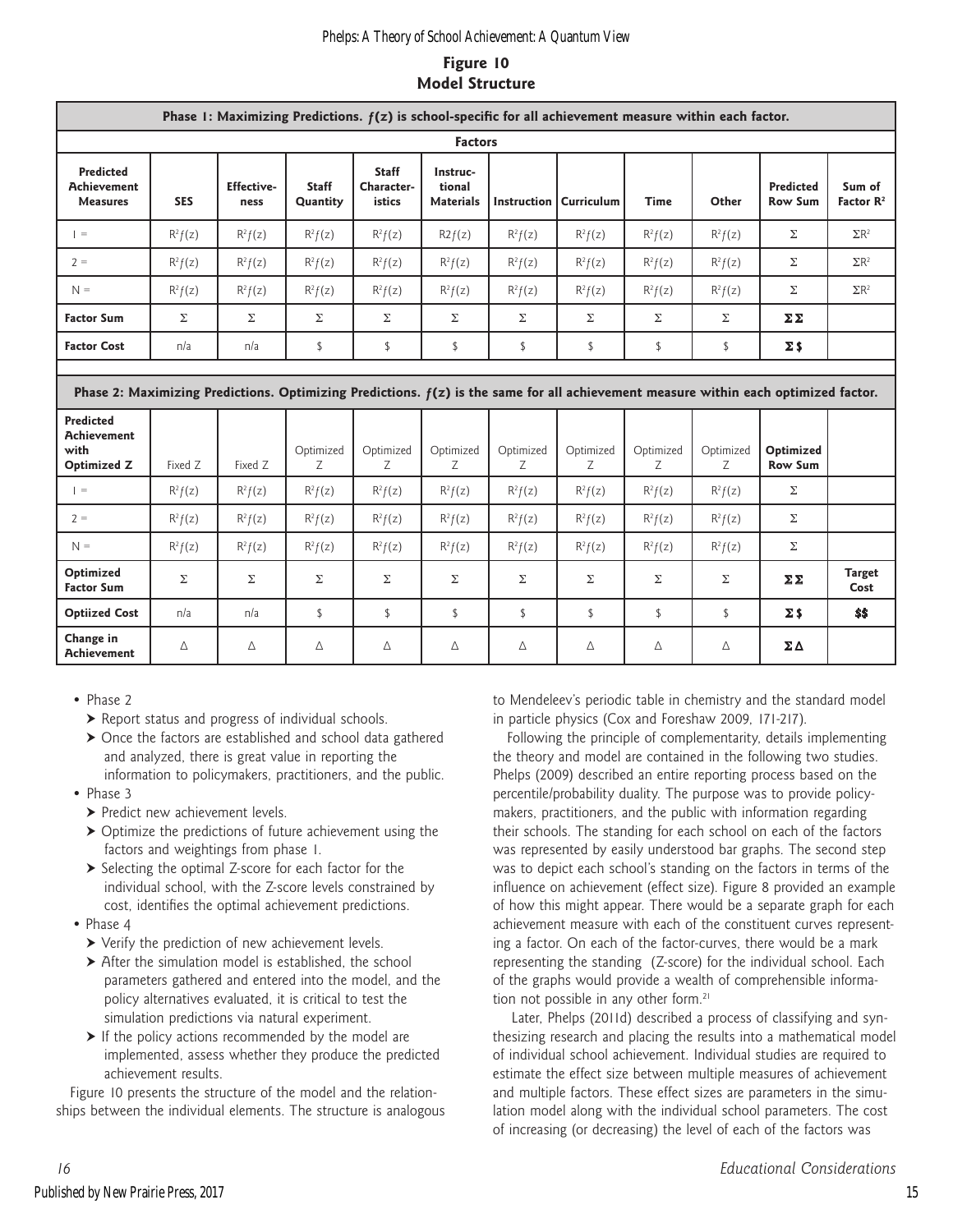included in the model. The model selected the most cost-effective factor for improving the multiple achievement measures and increased it to a point of diminishing returns. Then the model moved to the next most cost-effective factor until the money ran out and the predicted achievement was at the optimal level.<sup>22</sup>

# **XI. Changing the Paradigm**

In *The Structure of Scientific Revolutions*, Kuhn (1970, 11) recounted the importance of paradigms, like the synthesis of laws, theory, applications, and instrumentation, in the history of science, stating: A paradigm "...is what mainly prepares the student for membership in the particular scientific community with which he will later practice… Men and women whose research is based on the shared paradigms are committed to the same rules and standards for scientific practice." Kuhn (1970, 15) went on to make an observation similar to that of Heisenberg (2011) regarding research without a theory:

In the absence of a paradigm or some candidate for paradigm, all the facts that could possibly pertain to the development of a given science are likely to seem equally relevant. As a result, early fact-gathering is a far more nearly random activity than the one that subsequent scientific development makes familiar. Furthermore, in the absence of a reason for seeking some particular form of more recondite information, early factgathering is usually restricted to the wealth of data that lie ready to hand.

In contrast, Iannaccone (1967, 7) described education as "of the priesthood," i.e., education is based on individual beliefs rather than a common paradigm. In this sense, education seems more akin to Aristotelian philosophy where assumptions and conclusions are identified and discussed. Aristotle (384-322 B.C.E.) was important because of his efforts to place his observations of nature into categories. Each mutually exclusive element—water, air, fire, earth, and ether (stars and planets)—had a unique place in nature and its behavior was described by observation and logic. These assumptions were actually beliefs, such as objects fall to the ground because nature has determined that is their proper place, or the stars and planets are in the heavens because nature determined that is their proper place. Having a common explanation of the elements was given no consideration. The assumptions could not be proven and were subject only to logical argument. An assumption was considered true when consistent with observation and logic. A conclusion was justified if assumptions were considered true, and the relationship between assumptions and conclusion were consistent with observation and logic. The philosophical efforts were more qualitative than quantitative because the necessary instruments of observation, measurement, and analysis were not available. There was no common practice of testing philosophical assumptions—more accurately a theory—by careful experimentation and mathematical analysis (Asimov 1966, 1-9.)

An Aristotelian-type philosophy is reflected in school achievement beliefs, such as class size makes a difference because most people believe it makes a difference, or money makes a difference because everyone believes you get what you pay for. This philosophy also finds it way into professional training and practice. Paraphrasing Heisenberg (2011, 155), "there is no classification and synthesis."

In order to make changes in research, training, and practice, new concepts must be accepted and embraced, requiring a "quantum leap"!

# *Implications for Research*

According to Feynman (1963, 2-1, 2-2), "We try to analyze all things; to put together things which a first sight look different, with the hope that we may be able to reduce the number of different things and thereby understand them better…At first the phenomena of nature were roughly divided into classes…23 [H]owever, the aim is to see nature as different aspects of one set of phenomena. That is the problem—to find the laws behind the amalgamation of these classes. We wish to understand the phenomenon in terms of the smallest set of principles. To express it in a simple manner, what are things made of and how few elements are there?"

Researchers who choose to further explore the quantum achievement paradigm must adhere to the laws outlined previously, at least until superior laws are established. Several research strands, which grow out of these laws with the obvious purpose of identifying and accurately identifying and measuring the relevant factors, are as follows:

- (1) Factors for which there are data. Perfect factors by identifying the best constituent variables and the best invariant weightings, and determine the effect size. Relate the variables to the behavioral traits of the staff, students, families, and communities, so they may be addressed by policies.
- (2) Factors for which there are only proxy variables such as SES. The more imposing task is related to the unobserved behaviors of students, families, and communities. If these factors account for the largest proportion of explained variance, these behaviors seem to warrant the largest proportion of attention.
- (3) Factors for unobserved variables. After identifying effective and ineffective schools by the unobserved school effect, comparative research could be conducted to identify the observable variables representing the behaviors associated with effectiveness.
- (4) Unidentified factors for which there may or may not be data. Up to this point, factors have been developed because data, proxies, or unobserved estimates are available. In this case, the goal is to identify factors that are conceptually and statistically unrelated to already identified factors.
- (5) Guess the influence that unidentified factors might have. Given the many difficulties, not all is lost. It is possible to reasonably estimate the explained variance for unobserved factors from other studies because the possible range of values is relatively narrow (the sum of the explained variance plus error = 1) (Phelps 2011c). These estimates combined with cost estimates generate a cost-benefit parameter allowing reasonably good comparisons among policy options. Based on these assumptions, policy decisions can be made and tested (Phelps 2011d).

*Implications for Professional Training and Practice* Kuhn (1970) also addressed the sequence necessary for a paradigm shift. A flaw must be identified in current theory, research, or practice for which there is a better theory or research scheme. Be-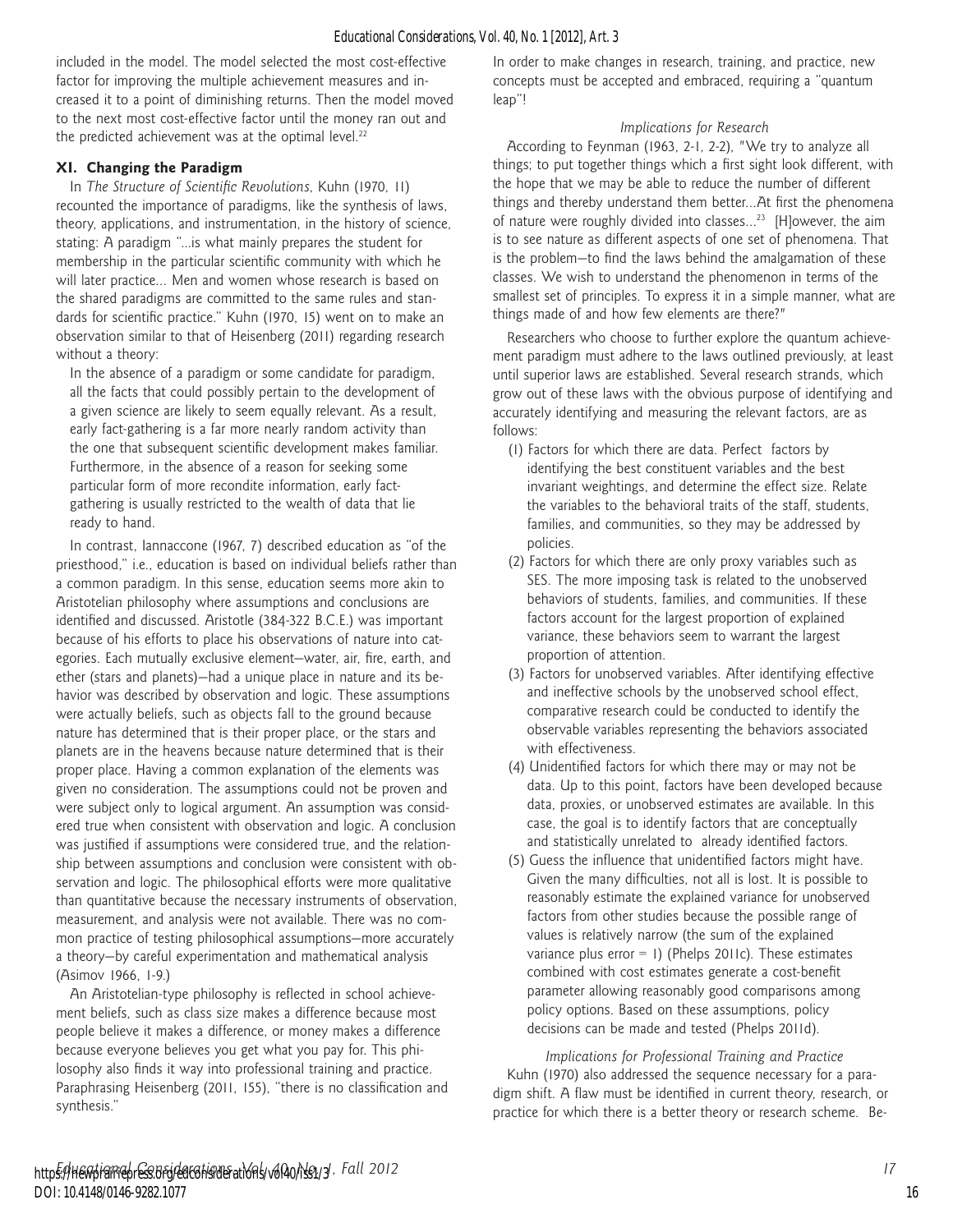fore there can be a change, there must be a change in beliefs. After an alternative is proposed, it must be rigorously tested. If shown to be better than the previous practice, it must find its way into research, textbooks, and professional classrooms. Only then does the alternative find its way into professional practice. Many disciplines rely on specialized theories and mathematical models to solve practical problems (Schrage 1991, Williams 1985). Simply put, the liner regression model with individual variable does not provide adequate opportunities to research and address school-specific achievement problems. The quantum paradigm does. Students in many other disciplines are taught to solve problems as a part of their training for use in professional life. Students in education classrooms are more likely to follow Iannaccone's "priesthood" portrayal and write papers expressing beliefs. In the final analysis, every researcher, professional trainer, policymaker, and practitioner must make epistemological choices regarding the nature of reality. Is school achievement knowledge better:

- Based on an Aristotle/Iannaccone belief system of assumptions and conclusions (philosophy), or on Bohr's notion of reality—only what can be observed, measured, and tested (science)?
- Derived from independent and unrelated research or, as Heisenberg and Bohr advocated, from the classification and synthesis of complementary research, to establish the relation of the cause and effect, i.e., a theory?
- Described, explained, and predicted by the macroview (the average of a large number of schools), or by the quantum, school-specific microview?

Evidence and logical support have been presented for a substantial number of concepts, in the form of postulates, propositions, and mathematical principles, culminating in a theory and mathematical model of school achievement. To close, I again quote Heisenberg (2011, 155): "It is advisable to introduce a great wealth of concepts into a theory…and then to allow experiment to decide at what points a revision is necessary."

#### **Endnotes**

1 "Quantum" comes from the Latin *quantus*, for "how much." A new branch of physics began when Max Planck discovered "...the energy radiated from a particle such as a photon or electron must be an integer multiple of a fundamental quantum" (Hawking 2011, ix).

2 Brackets indicate my substitution of education language and examples.

<sup>3</sup> In this article, a postulate is defined as a claim of truth for the purpose of sequential reasoning leading to a final theory.

4 This section is drawn from *Fundamentals Statistics in Psychology and Education*, by Joy Paul Guilford (New York: McGraw-Hill, 1965), 113-133.

5 According to the *Stanford Encyclopedia of Philosophy*, "In the summer of 1654, Pascal returned briefly to mathematics in correspondence with Pierre Fermat (1601–65) about calculating probabilities associated with gambling. He summarized his findings in the *Traité du triangle arithmétique* which, like much of his other work,

remained unpublished until after his death." See "Blaise Pascal," http://plato.stanford.edu/entries/pascal.

6 The information in this section is taken from Taylor (1982, 99-127).

 $7$  In calculus, dx means the change in x, and dy, the change in y.

 $8 q = 1 - p$ , the chance of being incorrect.

9 Euler's "e" is commonly used when rates of change are involved. Z is negative to make the curve path up then down (rather than the reverse), and it is squared to make it symmetrical around the mean—a Z-score of zero. The value of  $e^{\Lambda_0}$  is 1 (Barnett and Ziegler 1984, 775).

<sup>10</sup> Cumulative is the sum of the preceding values. In calculus it is integration. Therefore, the slope of the cumulative curve is the value of the normal curve at the same Z-score.

<sup>11</sup> See, James L. Phelps, "A Practical Method of Policy Analysis by Simulating Policy Options," *Educational Considerations* 39(1): 50, 62.

12 For a review of cost-effectiveness, see *Cost-Effectiveness and Educational Policy*, edited by Henry M. Levin and Patrick J. McEwan, 2002 Yearbook of the American Education Finance Association (Larchmont, NY: Eye On Education, 2002).

<sup>13</sup> In quantum physics, the position and momentum of a particle (photon or electron) cannot be measured simultaneously. This phenomena is called the Heisenberg Principle of Uncertainty (Hawking 2011, 148-149). Separate but complementary analysis of position and momentous are required. Bohr (2011, 417) refers to this as the principle of complementarity.

<sup>14</sup> A principle of chaos theory is small changes in inputs produce huge changes in outcomes (Gleick 1987, 9-33).

 $15$  Taylor (1982) described this as separating the systematic error from the random error.

<sup>16</sup> Interestingly, the "school effect" technique, averaging over time, is the same technique as determining factors, so the same conditions must apply; that is, the definitions and measure of the predicting variables must be consistent.

<sup>17</sup> Later it was discovered that the nucleus could be divided into smaller particles.

<sup>18</sup> See Guilford (1965, 403-404) for a vivid example.

<sup>19</sup> The summary that follows is drawn from Heisenberg (2011).

<sup>20</sup> Language in brackets was added by the author.

<sup>21</sup> While the purpose here is to describe a theory and model of school achievement rather than to present research results, the estimates of the explained variance in the above study are instructive. SES accounted for the largest percent of explained variance (in the range of  $\pm$  60%) and the unobserved effectiveness was second (in a range of  $\pm$  25%). The factors identified by Hedges, Laine, and Greenwald (1994), such as staff roles and staff characteristics, were small  $(± 7%)$ . No data were available for the factors identified by Walberg (1984).